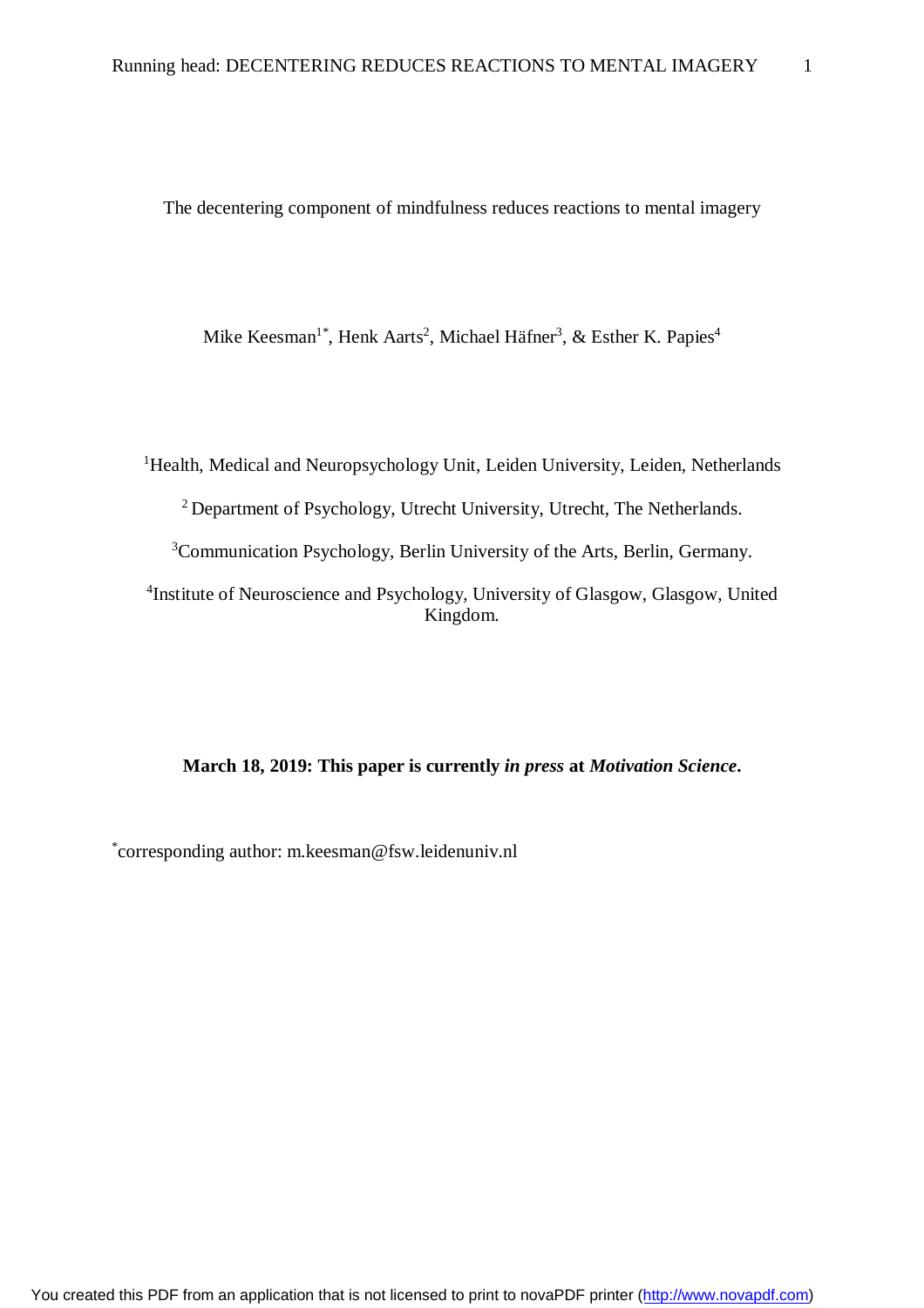#### **Abstract**

Four experiments examined whether reactions to mental imagery can be reduced by the mindfulness component of decentering, i.e. the insight that experiences are impermanent mental states. In Experiment 1, participants vividly imagined an unpleasant autobiographical event (1a, 1b) or a rewarding food (1c). When instructed to adopt a decentering perspective in comparison to an immersed perspective during imagery, participants experienced less negative affect and fewer cravings to eat. In Experiment 2, participants were exposed to an attractive or a neutral food, and we assessed salivation and eating-related imagery. While imagery did not differ between groups, the attractive food elicited less salivation in decentering relative to control participants. We suggest that decentering can make one's imagery of consuming a food and of reliving of negative experiences less compelling, and thus reduce affective responses to both unpleasant and rewarding imagery, even if the imagery itself is kept active in mind.

**Keywords:** mindfulness, imagery, grounded cognition, motivation, decentering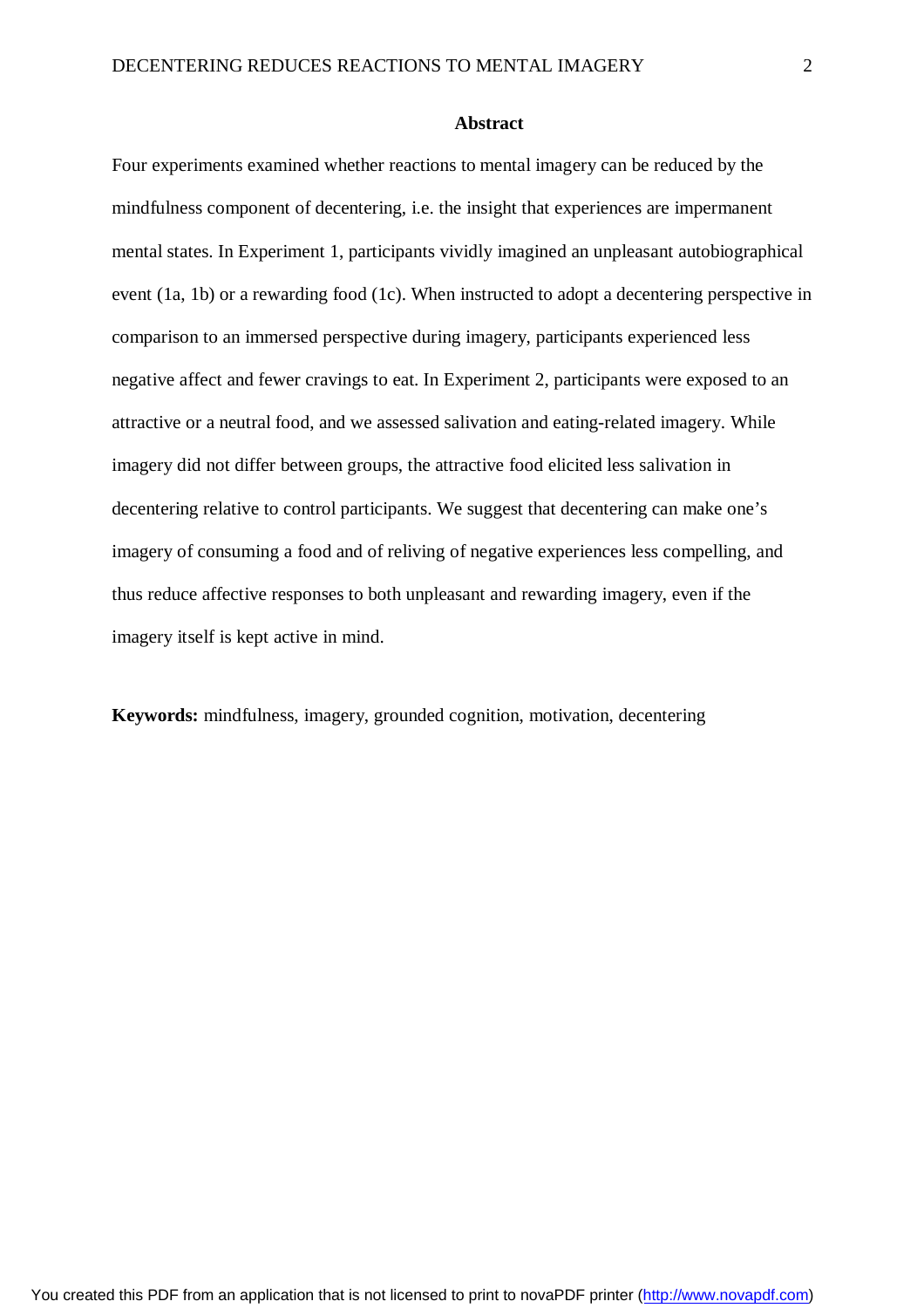#### **Introduction.**

People are frequently exposed to unpleasant or rewarding stimuli in the environment, which may evoke the motivation to act in a certain way, such as in the form of negative affect or cravings to eat unhealthily. This motivation often results from mental imagery, i.e. thoughts expressed as a seemingly real experience of a past or potential future situation (see elaborated intrusion theory of desire; May, Kavanagh, Andrade, 2015; see grounded cognition theory of desire Papies & Barsalou, 2015). Being exposed to attractive food, for instance, can elicit mental imagery of consuming it (Chen, Papies, & Barsalou, 2016; Keesman, Aarts, Vermeent, Häfner, & Papies, 2016). Importantly, vividly elaborating on imagery, i.e. immersing oneself in it, or processing imagery as a permanent and accurate reflection of reality, increases motivational responses such as cravings (May et al., 2015; Papies & Barsalou, 2015). While it is evident that imagery plays an important role in inducing motivational responses, there is a gap in the understanding of how these responses to imagery can be modulated. Here, we examine the role of mindfulness in reducing motivational responses triggered by mental imagery.

Mindfulness-based interventions have become popular as a way to reduce undesired reactions associated with imagery, such as anxiety, depression, and unhealthy eating (for meta-analyses, see Hofmann, Sawyer, Witt, & Oh, 2010; Katterman, Kleinman, Hood, Nackers, & Corsica, 2014). However, the underlying mechanisms of such effects are not fully understood (Tapper, 2018). As one example, the body-scan, which is a typical mindfulnessbased exercise, has been found to reduce mental imagery (May, Andrade, Batey, Berry, & Kavanagh, 2010), because it taxes working memory (van den Hout et al., 2011; Tapper, 2018). Furthermore, people high in trait mindfulness have decreased intrusive imagery, are better able to stop their imagery, and can better distract themselves from it (Ostafin, Kassman, & Wessel, 2013). Similarly, guided imagery interventions have similar short-term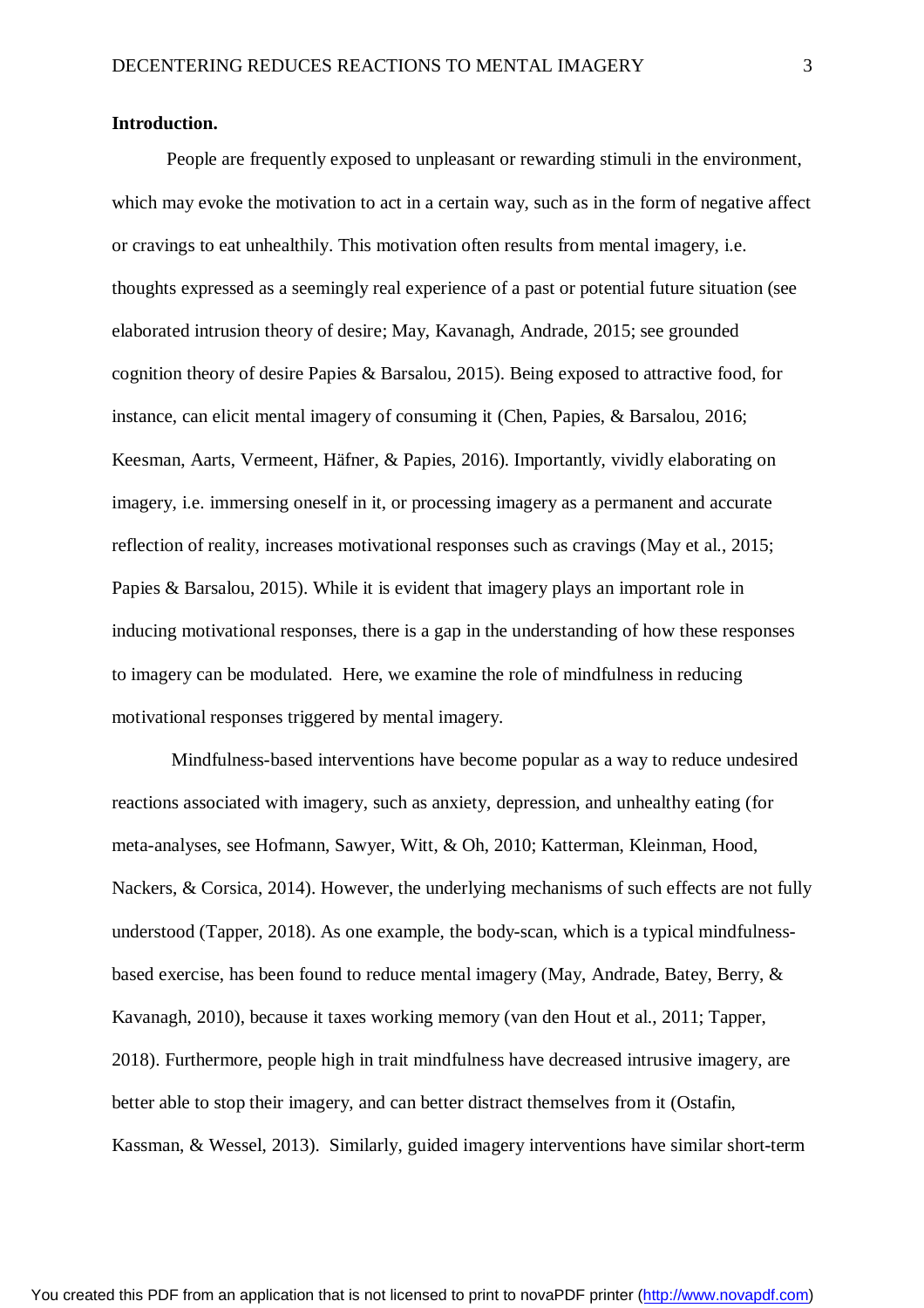effects as decentering (Schumacher et al., 2018; Turner & Tapper, 2018). These findings suggest that mindfulness prevents undesired reactions by reducing mental imagery (Tapper, 2018).

Here, we suggest an additional mechanism, namely that the decentering component of mindfulness can even reduce reactions to mental imagery while the imagery is kept active in mind. Decentering is the insight that experiences are impermanent mental events, rather than permanent states reflecting an objective reality (Bishop et al., 2004; Dreyfus, 2011; see also Tang, Hölzel, & Posner, 2015). This insight can make one's thoughts, such as imagery of consumption or distress, less "real" or compelling, potentially reducing further elaborations, and making it easier to disengage from them (Chiesa, Anselmi, & Serretti, 2014; Keesman et al., 2017; Baquedano, Vergara, Lopez, Fabar, Cosmelli, & Lutz, 2017; Papies & Barsalou, 2015). With regard to the consumption and reward imagery that contributes to food cravings, for example, applying decentering can reduce the degree to which one gets immersed in one's thoughts about the taste, texture, and reward from a food (see Papies, 2013), and can reduce the tendency to elaborate these thoughts into full-blown cravings.

Previous research has indeed found that decentering is correlated with reduced negative affective reactions, such as pain, anxiety, and depression (Fresco et al., 2007; Hoge et al., 2014; Lau et al., 2006; Shoham, Goldstein, Oren, Spivak, & Bernstein, 2017) and with reduced cravings for food (Papies, Winckel, & Keesman, 2016), that it reduces impulses to grab food (Papies, Barsalou, & Custers, 2012), and facilitates healthier eating behavior (Jenkins & Tapper, 2014; Moffitt, Brinkworth, Noakes, & Mohr, 2012; Papies, Pronk, Keesman, & Barsalou, 2015; Hulbert-Williams et al., 2017). The decentering component of mindfulness thus plays a key role in reducing reactions to unpleasant stimuli (Bernstein et al., 2015), and to rewarding stimuli (Keesman, Aarts, Häfner, & Papies, 2017). This earlier research has, however, not tested whether decentering reduces mental imagery directly,

You created this PDF from an application that is not licensed to print to novaPDF printer ([http://www.novapdf.com\)](http://www.novapdf.com/)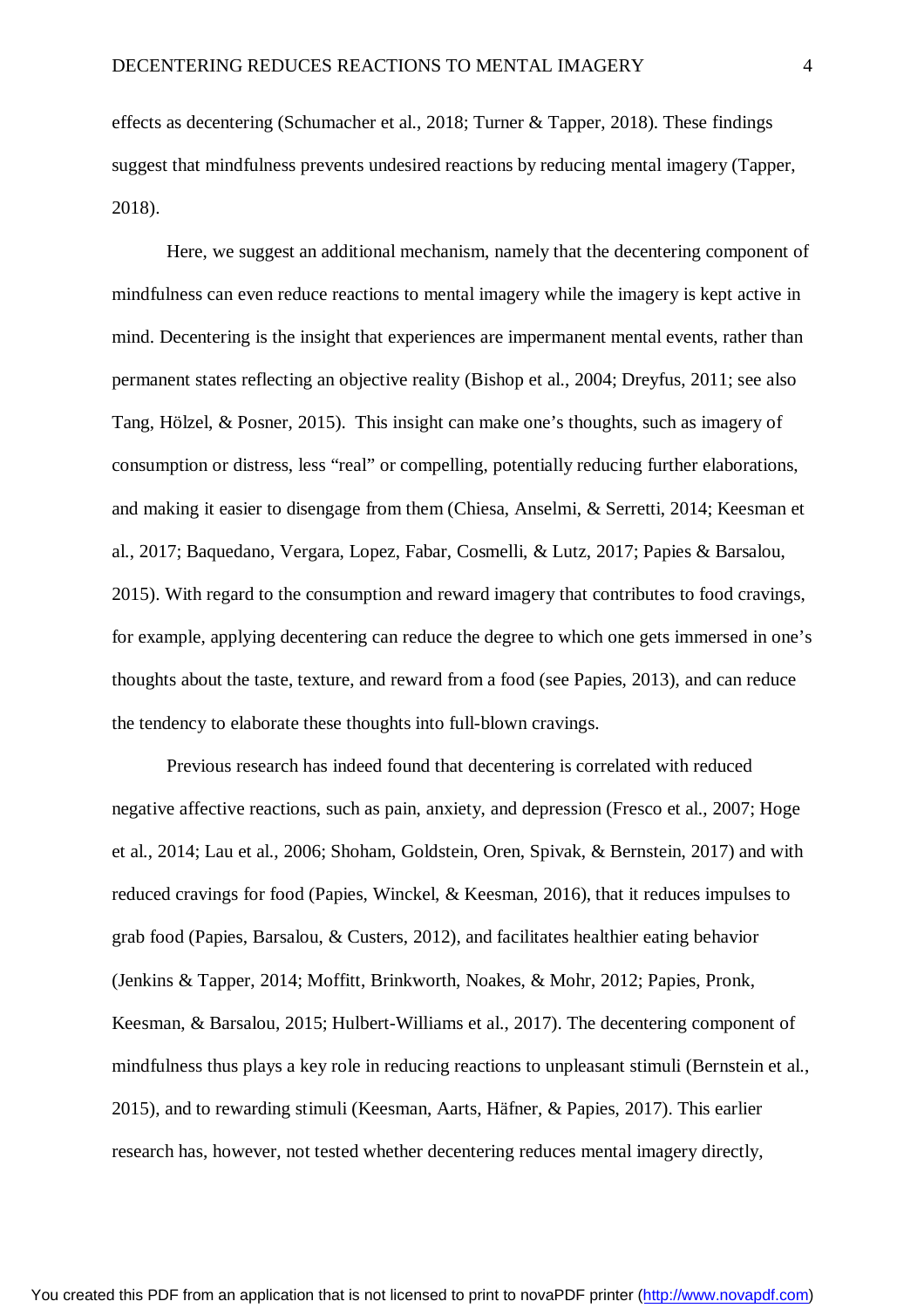similar to the body scan, or reduces reactions to mental imagery (e.g. Hoge et al., 2014; Papies et al., 2012, 2015). The current research was therefore designed to examine whether decentering can reduce reactions to mental imagery, even when imagery is kept active in mind.

### **The current research.**

To systematically test the idea that decentering reduces reactions to mental imagery, while imagery is kept active in mind, we conducted four experiments, including two replication experiments. Across experiments, we predicted that decentering would reduce affective and appetitive responses, even while participants were actively imagining unpleasant or rewarding experiences.

# **Experiment 1a.**

Experiment 1a was designed to test the hypothesis that applying decentering reduces negative affect to imagery of an unpleasant event. The experiment consisted of two sessions. In one session, participants imagined an unpleasant autobiographic experience and applied an immersed perspective to this imagery. In the other session, participants imagined the same experience and applied a decentering perspective. Thus, participants were always instructed to vividly imagine the unpleasant experience. Differences between conditions can thus not be explained by suppression or distraction. Furthermore, participants imagined the same autobiographical experience in both sessions to keep the content of the mental imagery as similar as possible. To rule out carry-over effects of the decentering manipulation, the order of the sessions was counter-balanced, sessions were held on different days one week apart, and participants were randomly assigned to an order. While we realize that these 3-minute decentering instructions to non-meditators are far removed from teaching mindfulness through extensive meditative practice, this approach yields high experimental control and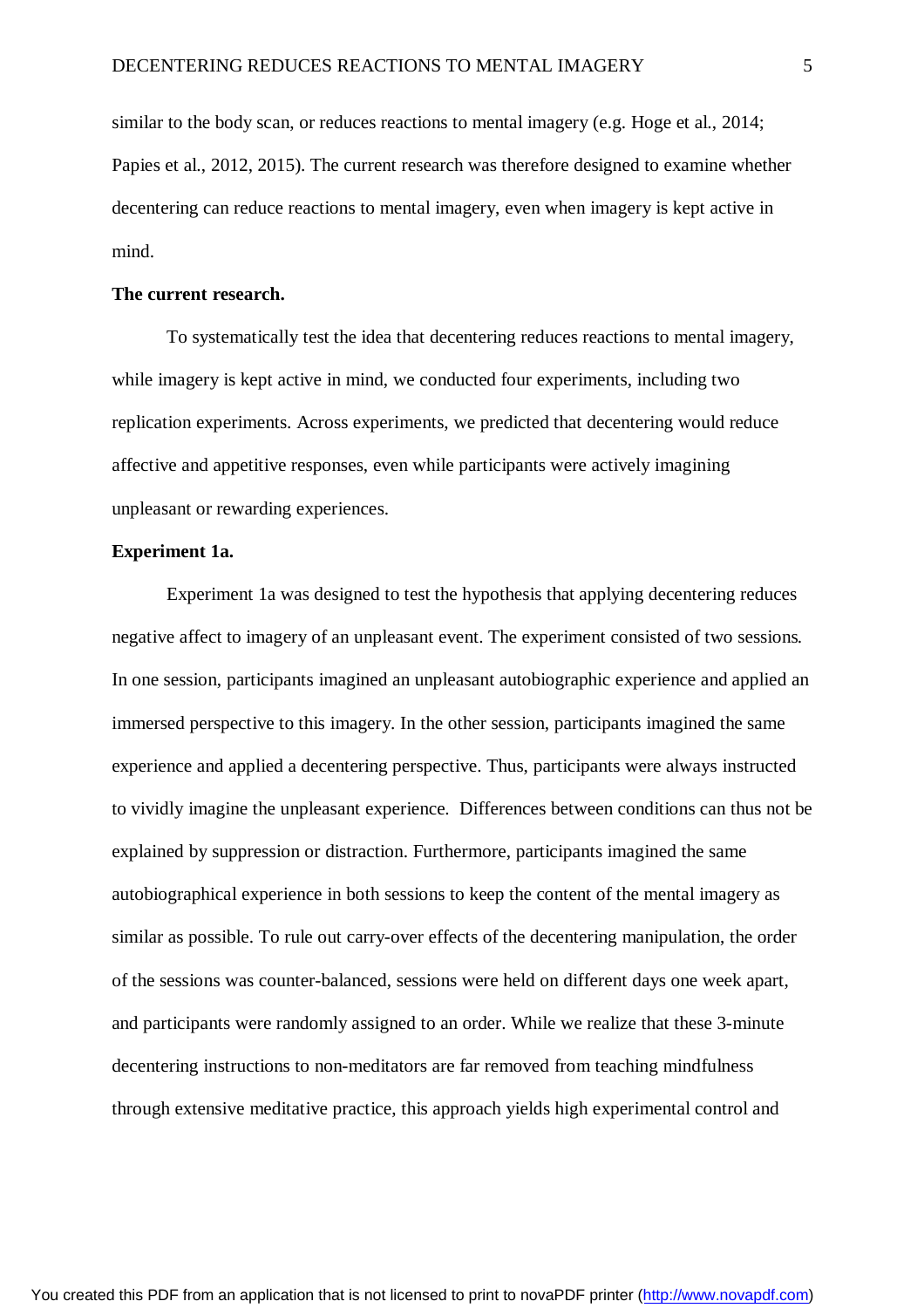rules out effects of other mindfulness-related aspects such as acceptance, compassion, or of previous meditation experience.

#### **Methods.**

### *Design and participants.*

Affect in response to the mental imagery of an unpleasant autobiographic event was examined in a 2 (instruction: mental imagery + immersion vs. mental imagery + decentering; within-participants) x 2 (order: immersion first vs. decentering first; between-participants) mixed design with random assignment to order.

A total of 21 participants completed both sessions of the experiment (8 males; age *M*  $(= 21)^1$ . All participants were recruited on a university campus. On average, there were seven days between the two sessions. One additional participant completed the first but not the second session of the experiment and was therefore excluded from any analyses.

# *Materials.*

 $\overline{\phantom{a}}$ 

*Instruction***.** The instructions for the decentering and control perspectives were of similar length and structure, took about 3 minutes, and were both based on a 12-minute decentering and immersion induction by Papies, Pronk, Keesman, & Barsalou (2015). The instructions were provided to participants using a pre-recorded audio fragment, through noise-cancelling headphones, see the Supplemental Materials for the exact instructions.

For mental imagery + decentering (presented to participants as "observing thoughts as fleeting*"*), participants were instructed to imagine an unpleasant autobiographic event and to observe their thoughts as transient, or "fleeting", mental events that arise and dissipate. We explained this perspective by using the metaphor of observing the stream of water in a

<sup>&</sup>lt;sup>1</sup> An a-priori power analysis, which we conducted before we decided to apply Bayesian statistics, showed that a minimum sample of 7 would be required to detect the hypothesized within-participant effect of instruction (two tailed  $\alpha = .05, 95\%$  power, and a Cohen's *d* point estimate of 1.71 based on a pilot study; we did not expect an effect of order), but we preferred to have a larger sample in case the pilot overestimated the true effect size.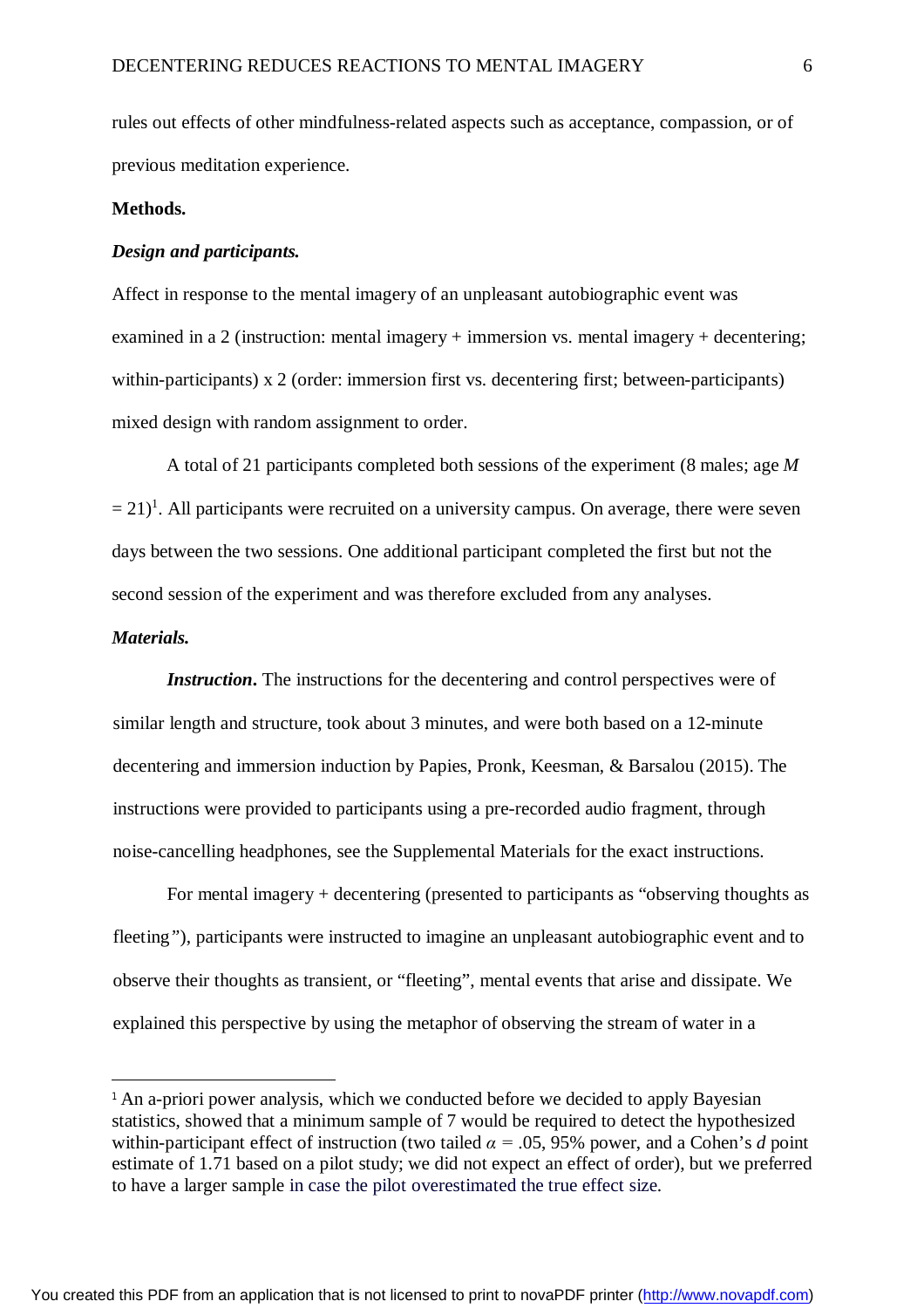waterfall. We told participants not to resist this stream, and to not pretend that it does not exist, but rather to observe how the stream passes by. Participants were instructed to become aware of all thoughts and reactions, and to observe these as passing events. To prevent demand effects due to participants' preconceived notions of mindfulness, no mention was made of mindfulness, acceptance, or meditation.

For mental imagery + immersion (presented to participants as "immersing in thoughts"), participants were instructed to imagine an unpleasant autobiographic event and to immerse themselves into their thoughts about the event as if it were happening right now. We illustrated this with the experience of thinking back to a funny event, where one can recall the event in detail, which might even spontaneously trigger a smile.

*Affect scale.* Participants responded to "how did you feel after applying [name of instruction] to your own thoughts?" on three scales with different anchors, from 1 (very negative; very unpleasant; very bad, respectively) to 7 (very positive; very pleasant; very good, respectively). The scores were averaged to a mean affect measure, which constituted the main dependent variable, Cronbach's  $\alpha = .71$ .

*Manipulation check.* As a manipulation check, participants reported their decentering experiences on three items: "while applying [name of instruction] I saw myself as separate from my thoughts", "while applying [name of instruction] my thoughts felt very real (recoded)", and "sometimes you have thoughts and it feels as if what you are thinking about is really happening right now. While applying [name of instruction], to what extent did your thoughts feel like they were really happening right now? (recoded)". This was done on a scale from 1 (not at all applicable to me) to 7 (very applicable to me). The items were based on a decentering and awareness questionnaire (Papies, Winckel, & Keesman, 2016). The scores were averaged to a mean self-reported decentering measure, Cronbach's  $\alpha = .68$ .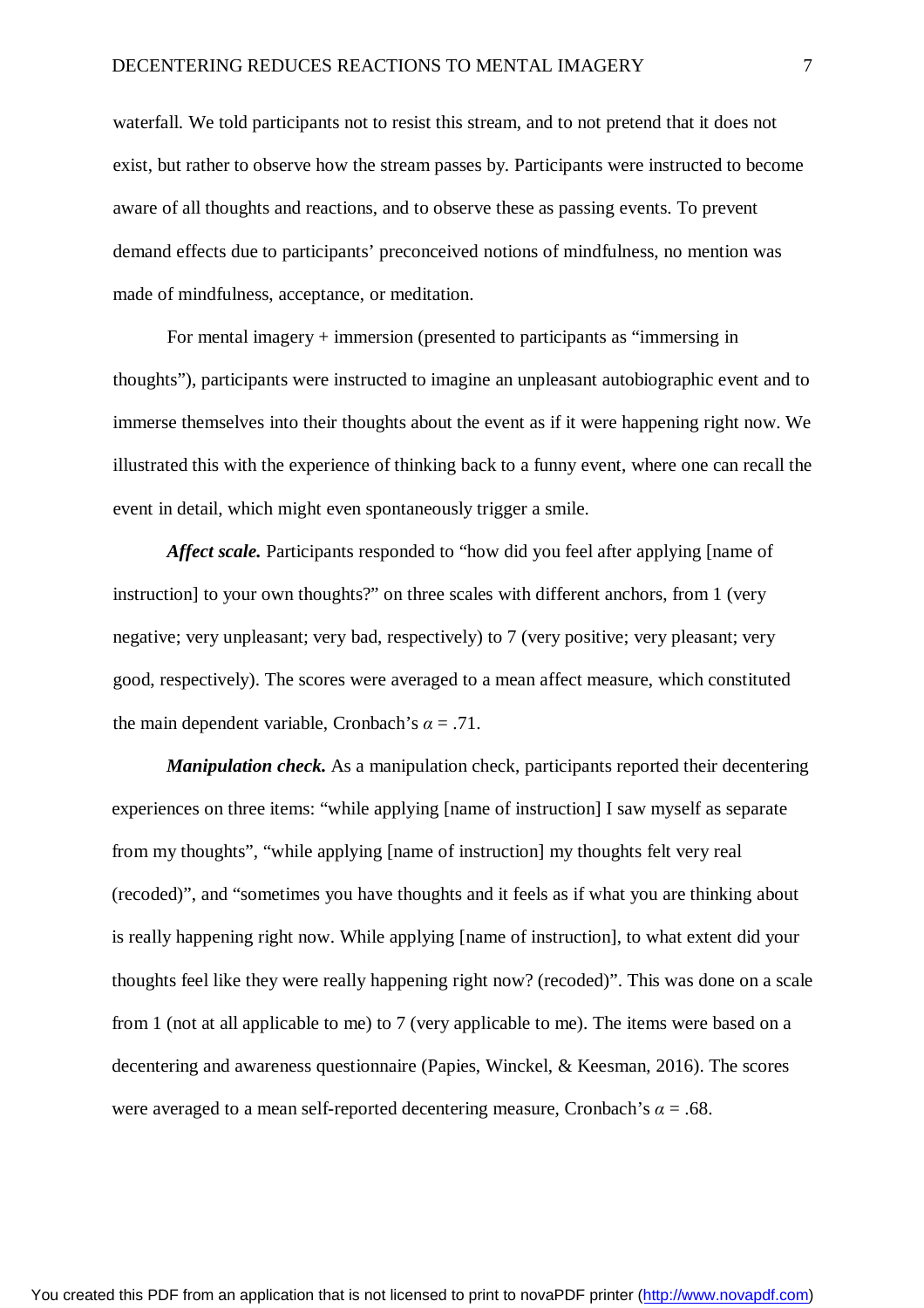*Imagery*. We assessed strength of imagery by asking participants to rate their agreement with two statements on a scale from 1 (not at all applicable to me) to 7 (very much applicable to me): "In some cases thoughts are clear, including many details, in other cases they are not. While applying [name of instruction] my thoughts were very clear.", and "While applying [name of instruction] my thoughts included many details". The two items were averaged to a mean vividness score, Cronbach's  $\alpha = .71$ .

*Imagery and decentering in daily life*. Participants were asked "In daily life, do you experience your thoughts as [name of instruction]?" and responded on a scale from 1 ((almost) never) to 7 (very often).

# *Procedure.*

An overview of the procedure of Experiment 1a can be seen in Figure 1. When no interaction was required, the experimenter sat out of sight behind a room partition. Participants first read and then signed an informed consent form. Participants were told that the study was about ways to approach one's thoughts. The experiment started by asking participants to write down a keyword of a past event that still negatively affected them when thinking back to that event. They were asked to summarize this event into three keywords. Then, participants received the mental imagery + decentering or mental imagery + immersion instruction. Participants were given the opportunity to ask questions to the experimenter, and then continued. Next, the keywords they had entered appeared on the screen to remind them of the autobiographic event. Participants were instructed to press the spacebar to indicate that they had started imagining the unpleasant experience, while applying decentering or immersion, depending on instruction. After 30 seconds, a sound signal informed the participants that they could stop applying the instructions. Participants then responded to the affect scale, manipulation check, and the other questionnaires. Then, participants relaxed for 5-minutes while listening to a music fragment of Delibes' Coppelia, which has been shown to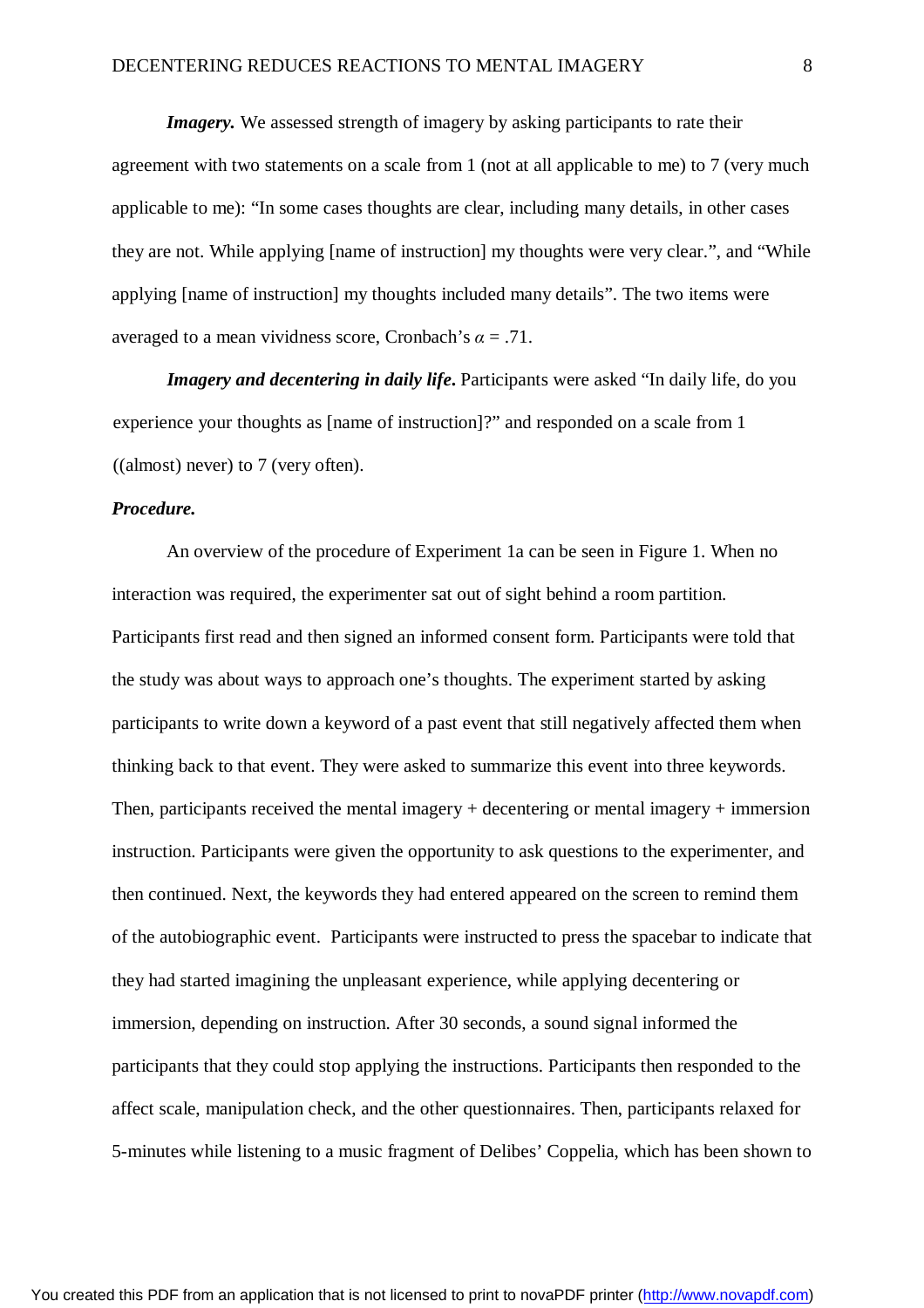uplift participants' moods (Västfjäll, 2002). This was included to neutralize any potentially negative mood-states. Afterwards, participants scheduled their second session in the lab.

During the second session, the procedure was repeated as in the first session, using the same keywords of the past event, but with the other instruction (mental imagery  $+$ decentering or mental imagery + immersion). At the end of the second session, additional questions were asked about into the original experience of the unpleasant event, such as: "How long ago did the situation of the memory take place?" and "How did you experience the situation of the memory when it took place?" (1-very negative to 7- very positive). We asked whether participants were aware that the research was about mindfulness, what they thought the research was about and what expected findings would be, whether they had mindfulness experience, and whether they did their best to apply our instructions. Finally, participants were debriefed, thanked, and received a small remuneration.

# **Results.**

### *Analysis strategy.*

For the statistical analyses, we used a Bayesian approach to t-test and ANOVA (see Rouder, Morey, Speckman, & Province, 2012; Rouder, Morey, Verhagen, Swagman, & Wagenmakers, 2016).

#### *Manipulation check.*

A Bayesian repeated measures ANOVA on participants' self-reported decentering scores with instruction, order, and their interaction term, provided decisive evidence that a decentered perspective was induced for decentering participants (immersion first  $M = 5.00$ ,  $SD = 1.05$ ; decentering first  $M = 4.58$ ,  $SD = 0.92$ ) relative to immersion participants (immersion first  $M = 3.30$ ,  $SD = 0.92$ ; decentering first  $M = 3.73$ ,  $SD = 1.25$ ),  $BF_{1,0} = 1944$ . No conclusions can be drawn concerning a main effect of order,  $BF_{1,0} = 0.73$ , or interaction effect with order,  $BF_{1,0} = 1.86$ .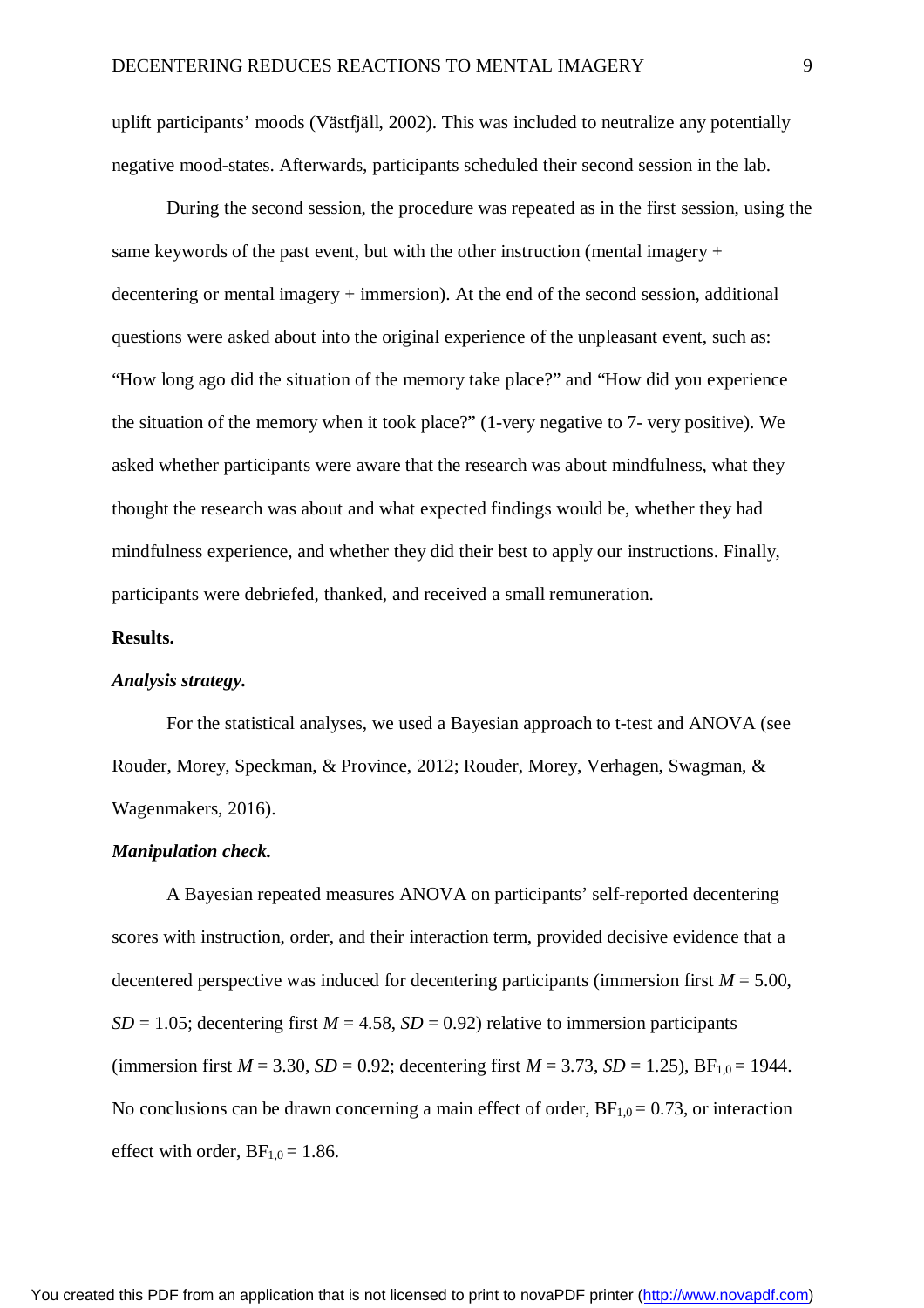#### *Testing whether decentering reduces negative affect to unpleasant imagery.*

There was decisive evidence for the hypothesis that during imagery of the unpleasant experience, applying decentering reduced negative affect relative to applying immersion,  $BF_{1,0} = 2944$ . The mean affect values of each individual participant in both conditions are displayed in Figure 2. There was no informative evidence suggestive of a main effect of order,  $BF_{1,0} = .46$ , or interaction with order,  $BF_{1,0} = .68$ .

### *Comparing the amount of imagery between conditions*

There was evidence suggesting that the vividness of people's imagery was increased when applying immersion ( $M = 5.00$ ,  $SD = 1.10$ ) relative to applying decentering ( $M = 4.07$ ,  $SD = 1.43$ ),  $BF_{1,0} = 7.45$ . There was no informative evidence suggestive of a main effect or interaction with order, respectively  $BF_{1,0} = .0.49$  and  $BF_{1,0} = .89$ .

### *Exploratory analyses.*

Using Bayesian regression analyses, we explored the effects of self-reported imagery and self-reported decentering (from the manipulation check) on self-reported affect during the decentering sessions. There was some evidence suggesting that self-reported decentering predicted positive affect,  $BF_{1,0} = 3.63$ . There was no such evidence for imagery scores,  $BF_{1,0}$  $= 0.58$ . This suggests that participants applying decentering did not reduce negative affect by reducing imagery.

# *Descriptive statistics of the unpleasant event.*

The unpleasant events that participants imagined during the experiment took place 4.62 years ago on average  $(SD = 4.05; \text{min} = \text{still ongoing}, \text{max} = 15 \text{ years ago})$ . At the time of the actual event, participants experienced it as very negative, as indicated on an affect scale from 1 (very negative) to 7 (very positive), with  $M = 1.71$  (*SD* = .72). Examples of keywords provided by participants were: "cancer, diagnosis, dad" and "broken jaw, hospital, study delay".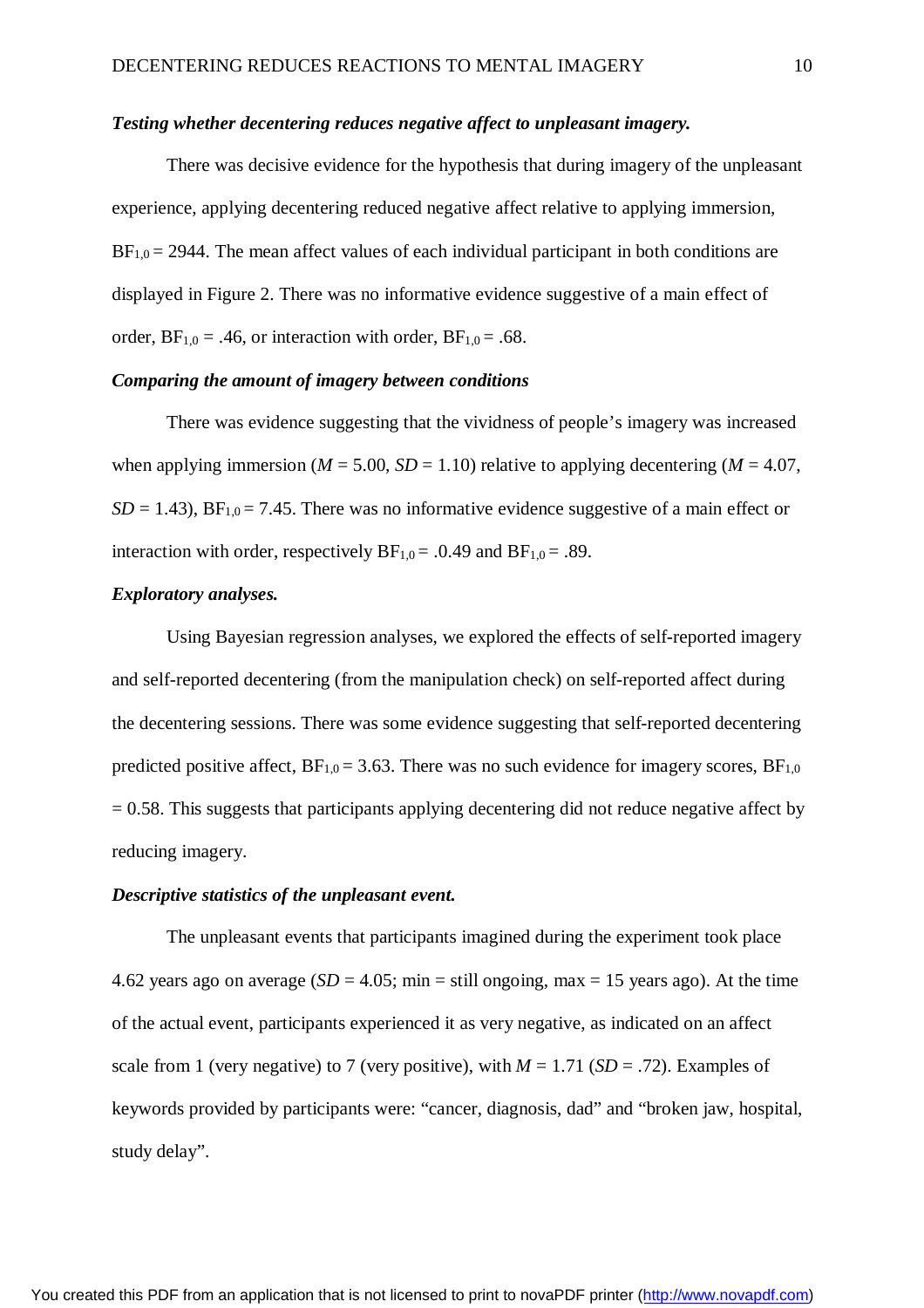### **Conceptual replications in Experiment 1b and 1c**

Experiment 1b ( $N = 22$ , 4 males) had the same design, and again with experienced affect as dependent variable. The major difference with Experiment 1a was that the instructions in Experiment 1b were provided by the experimenter, rather than in automatized manner through headphones. In addition, participants responded to three open questions after each of the sessions, which were not formally analyzed: "what did you exactly do while adopting [name of perspective] towards your thoughts?", "what thoughts did you have during [name of perspective] while adopting [name of perspective]?", "how did you experience these thoughts during [name of perspective], and how did you feel?". The results again showed very strong evidence for the hypothesis that applying decentering reduces negative affect to unpleasant imagery,  $BF_{1,0} > 1$  495 000. There was little informative evidence for or against a main effect of order,  $BF_{1,0} = .45$ , or for an interaction effect of order and instruction,  $BF_{1,0} = .72.$ 

Experiment 1c ( $N = 30$ , 6 males) again had the same design and assessed food cravings in response to mental imagery of an attractive yet unhealthy snack. Here, participants were tested in the same session rather than one week apart as in Experiment 1a and 1b, because food preferences are highly context–dependent (Meiselman, 2006). Similar to Experiment 1b, the instructions were delivered in person and participants again responded to the three open questions after each of the sessions. The results showed decisive evidence for the hypothesis that applying decentering reduced craving reactions to mental imagery of an attractive snack,  $BF_{1,0} = 111$ .

The results of Experiment 1a were thus conceptually replicated by both Experiment 1b and 1c, showing that decentering reduces reactions to mental imagery of both unpleasant and rewarding experiences.

# **Summary.**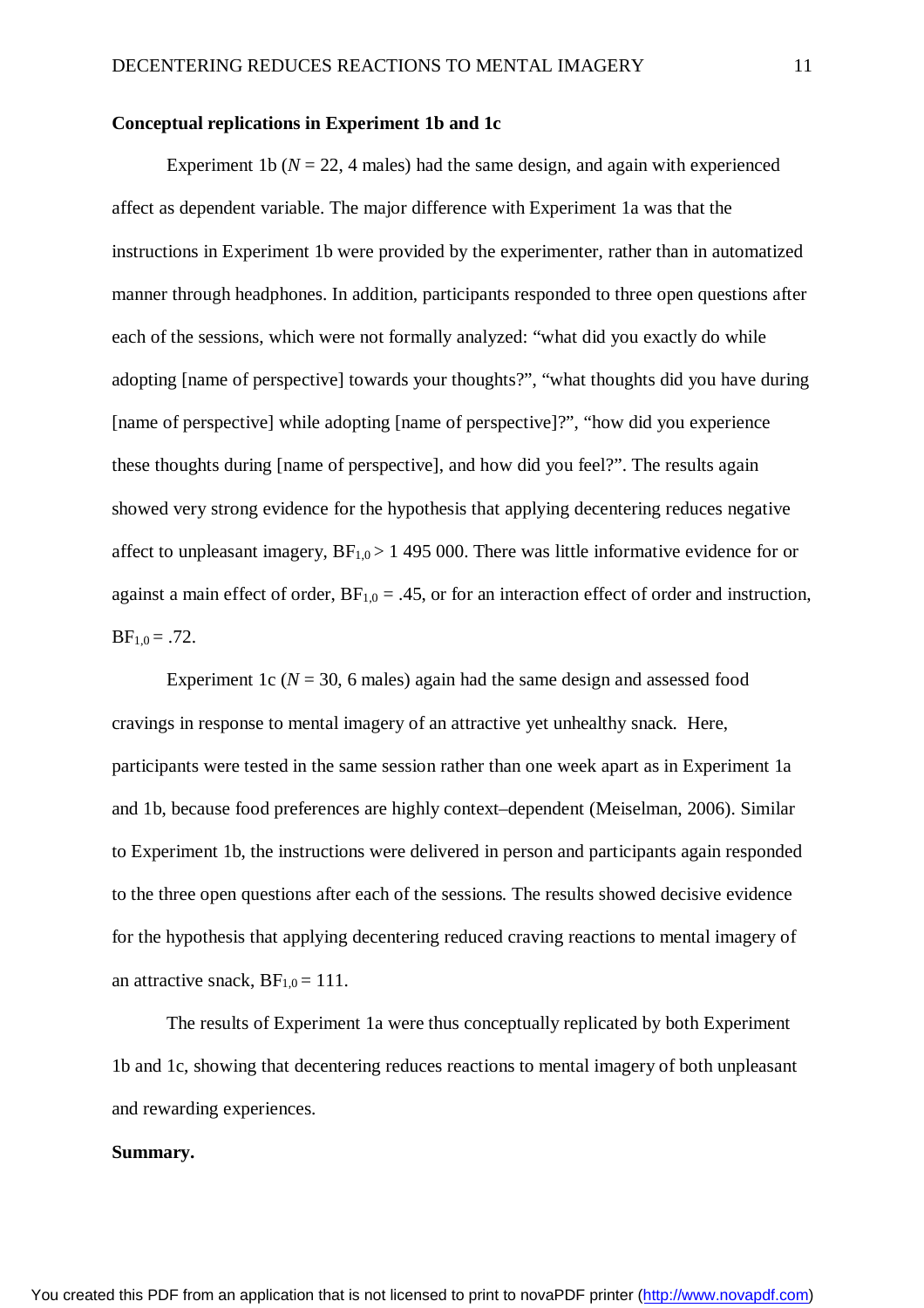In sum, participants imagined an autobiographic experience while applying immersion, and while applying decentering. There was very strong evidence that applying decentering reduced negative affective reactions to unpleasant imagery (Experiment 1a and 1b), and reduced cravings to rewarding imagery (Experiment 1c), even when imagery was kept active in mind. Although imagery was somewhat reduced when participants applied decentering relative to immersion, self-reported imagery did not predict affect, and thus reduced imagery cannot explain the effect of decentering. One alternative explanation, however, is that differences between conditions result from increased negative affect when applying an immersion perspective, rather than from decreased negative affect due to decentering. An important question that remains is thus whether decentering also reduces reactions to a more neutral control perspective.

# **Experiment 2.**

This experiment built further on the findings of Experiment 1. The research design was improved in three important ways. First, instead of merely working with imagery, we exposed participants to an attractive and a neutral food: a bowl of crisps and bread with cheese. Second, we used salivation as a physiological measure, rather than using self-report measures as in Experiment 1a, 1b, and 1c. Salivation in response to food cues reflects the body's preparatory response to eat (Spence, 2011) and is less susceptible to demand effects than self-report measures, making it unlikely that any effects of decentering are due to participants responding in a socially desirable manner. Third, instead of an immersion instruction, control participants were simply exposed to the food without any further instructions. Any differences between conditions can then be more clearly attributed to decentering, rather than to the immersion instructions. We now used a between-participants design, as carry-over effects of decentering might be more likely with exposure as a control condition. Finally, at the end of the experiment, participants reported their mental imagery of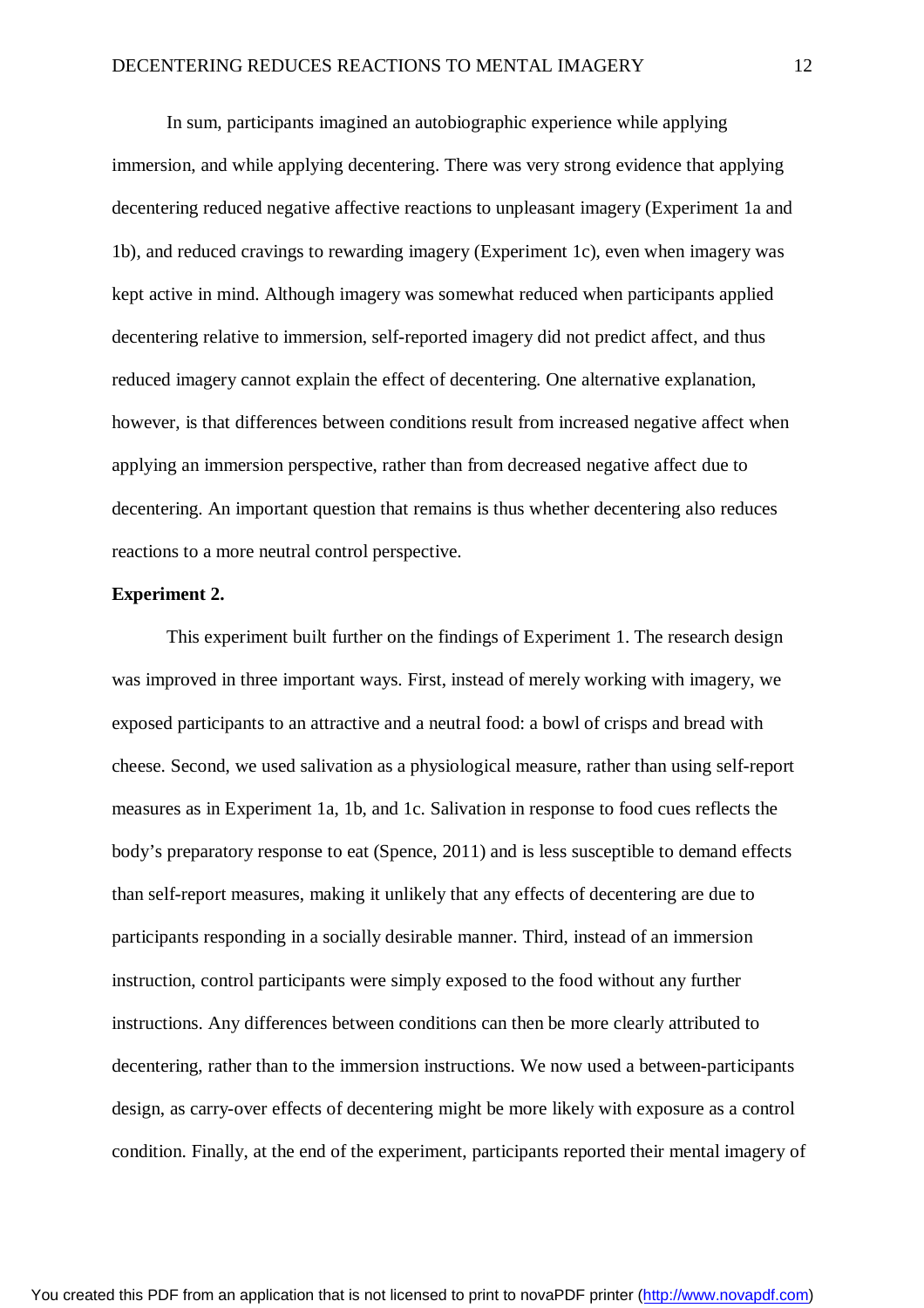consumption. This allowed us to compare levels of imagery between participants who were only exposed to the food, and those who also applied decentering.

We hypothesized that applying decentering would reduce salivation to the attractive food relative to food exposure only. Furthermore, we hypothesized that the attractive food would elicit greater mental imagery of consumption for both the exposure and decentering participants, relative to a neutral food (Keesman et al., 2016). Evidence of no difference in mental imagery between decentering and exposure groups would then provide initial support for the idea that decentering reduces reactions to mental imagery, instead of merely reducing mental imagery itself.

### **Methods.**

# *Design and participants.*

Salivation was examined in a 2 (instruction: exposure vs. exposure  $+$  decentering; betweenparticipants) x 2 (food type: attractive vs. neutral; within-participants) x 2 (order: attractive food first vs. neutral food first; between-participants) design with random assignment to conditions.

Sixty participants recruited at a university campus completed the experiment (17 males; age  $M = 22$ , BMI  $M = 21$ ). The sample size was chosen to be similar to a previous experiment using the salivation paradigm (Keesman et al., 2016). During recruitment, participants were told that they could only sign up for participation if they liked crisps. Furthermore, all participants had to agree to not eat for one hour before participation. This was to ensure that participants were not fully satiated when starting the experiment, and to reduce the amount of food residue in their mouths.

# *Materials.*

*Salivation amount.* The cups were pre-weighed using a 0.01-gram precision scale. Participants saw the object for one minute, and afterwards, they spit their saliva in a cup (for

You created this PDF from an application that is not licensed to print to novaPDF printer ([http://www.novapdf.com\)](http://www.novapdf.com/)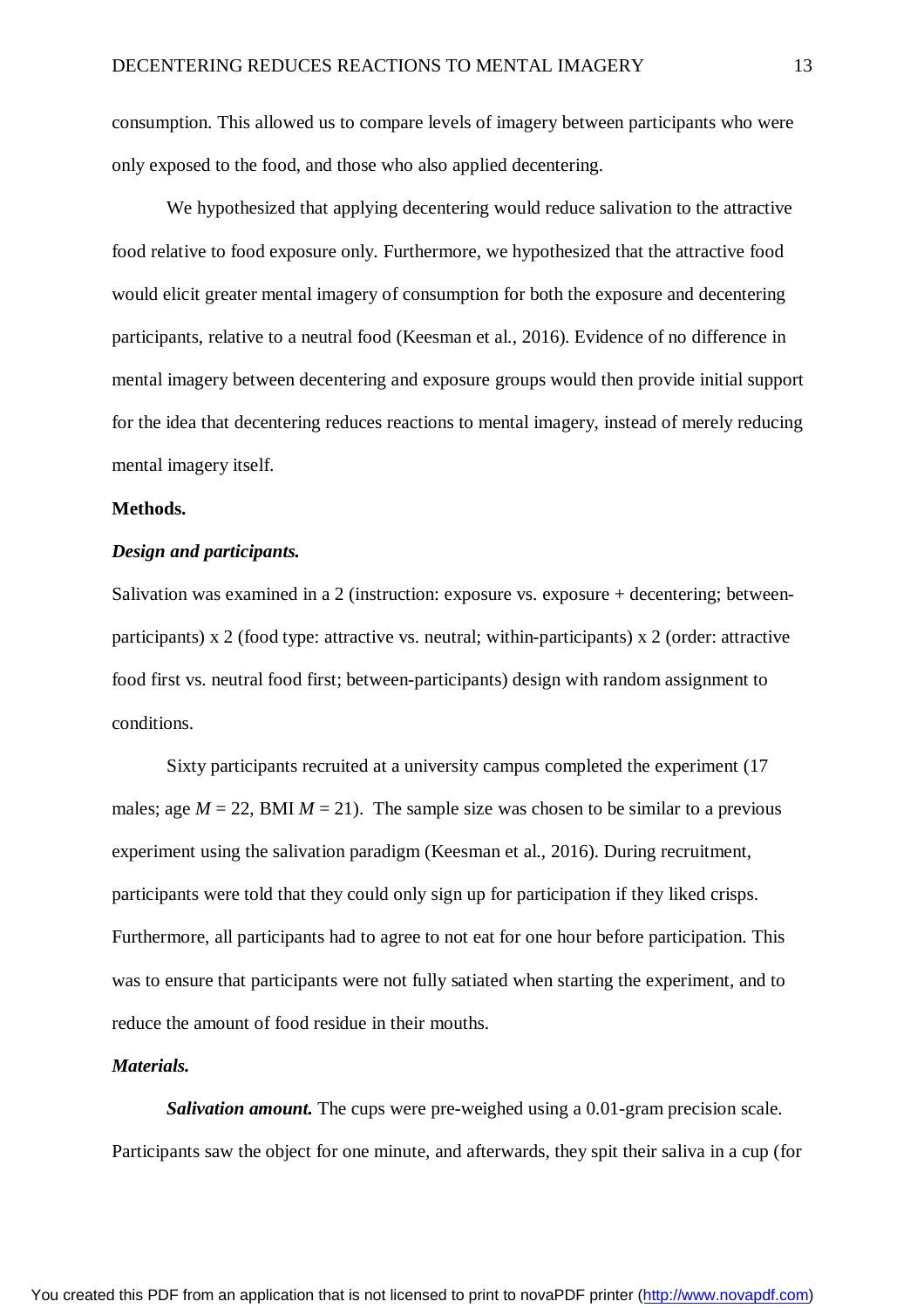the full instructions, see Keesman et al., 2016). The amount of saliva was calculated by subtracting the pre-spitting weight from the post-spitting weight.

*Questionnaire assessing imagery about consumption.* To assess whether participants had imagined eating the foods, participants responded to a mental imagery of consumption questionnaire consisting of 5 items (e.g. "I imagined how it would be to eat [the specific food]"; see also Keesman et al., 2016; Tiggemann & Kemps, 2005). Participants answered these questions for the neutral food and for the attractive food, on scales from 1 (not at all) to 10 (very much), both Cronbach's *α* ≥ .87

*Decentering experiences.* Participants responded to an adapted version of the foodspecific decentering questionnaire (e.g. "I considered my thoughts about [the specific food] as transient events in my mind"; Papies et al., 2016), again for the neutral food and the attractive food, on scales from 1 (not at all) to 10 (completely true), both Cronbach's  $\alpha \geq .70$ .

*Food attractiveness.* Participants indicated whether they would have liked to eat the neutral and attractive food and whether they liked each food, both on 1-10 scales. We computed an average attractiveness score for each food, both Cronbach's *α* ≥ .68.

*Additional questions.* Additional questions as in Experiment 1a probing for awareness of the research topic were included but not formally analyzed, as well as 2 additional questions on meditation skills "how skilled do you find yourself in terms of applying these meditation techniques?", and "how often do you apply meditation techniques?", on 1-10 scales.

### *Procedure.*

For an overview of the procedure, see Figure 3. Participants were first asked to rinse their mouth using a cup of water. Then, participants indicated current hunger and thirst on 10 point scales (with *M* hunger = 6.1, and *M* thirst = 5.5; no differences between conditions). Participants then received instructions on the saliva measure, and a baseline measure of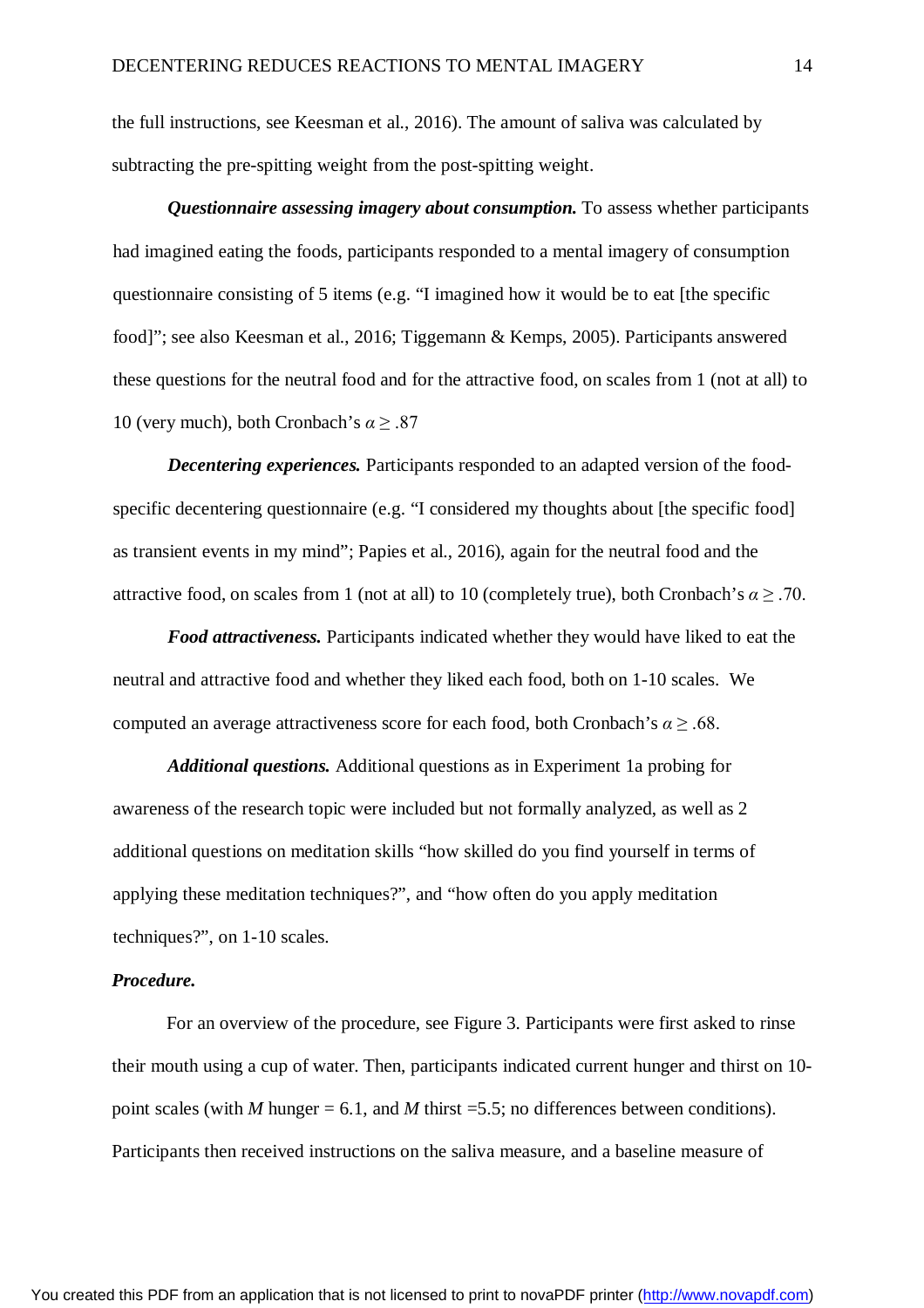salivation was taken with a non-food control object (small block of wood). Participants in the exposure condition received no additional instructions. Participants in the decentering condition listened to the decentering instruction, and they were asked to apply decentering to any imagery elicited by the objects that would be presented to them. Participants were then exposed to the neutral food (bread with cheese) or the attractive yet unhealthy food (bowl of crisps), in random order. After the salivation measure was completed, all participants had a 3 minute break. After this, decentering participants were reminded of the decentering instructions, and the salivation procedure was repeated for the other food. Finally, participants completed the questionnaires described above.

### **Results.**

# *Manipulation checks.*

Analyzing participants' decentering scores, there was strong evidence of a main effect of instruction, suggesting that decentering participants had adopted a decentering perspective (for the attractive food,  $M = 6.71$ ,  $SD = 1.48$ , and for the neutral food,  $M = 7.35$ ,  $SD = .97$ ) relative to exposure participants (for the attractive food,  $M = 5.88$ ,  $SD = .97$ , and for the neutral food,  $M = 6.40$ ,  $SD = 1.34$ , respectively),  $BF_{1,0} = 12.88$ . There was also strong evidence for participants adopting a more decentered perspective towards the neutral food than towards the attractive food,  $BF_{1,0} = 13.63$ , all other  $BF_{1,0} < 1.68$ .

Participants found the attractive food more attractive  $(M = 7.79, SD = 1.73)$  than the neutral food ( $M = 5.85$ ,  $SD = 2.53$ ),  $BF_{1,0} = 10762$ , with no main or interaction effects of instruction, or order of exposure, all  $BF_{1,0}$  < .33.

### *Testing whether decentering reduces salivation to attractive food*

*Outlier removal.* Following Keesman and colleagues (2016), on which the salivation paradigm was based, we considered data points that differed by more than 3 standard deviations from the mean as outliers and did not include them in the analyses. There was one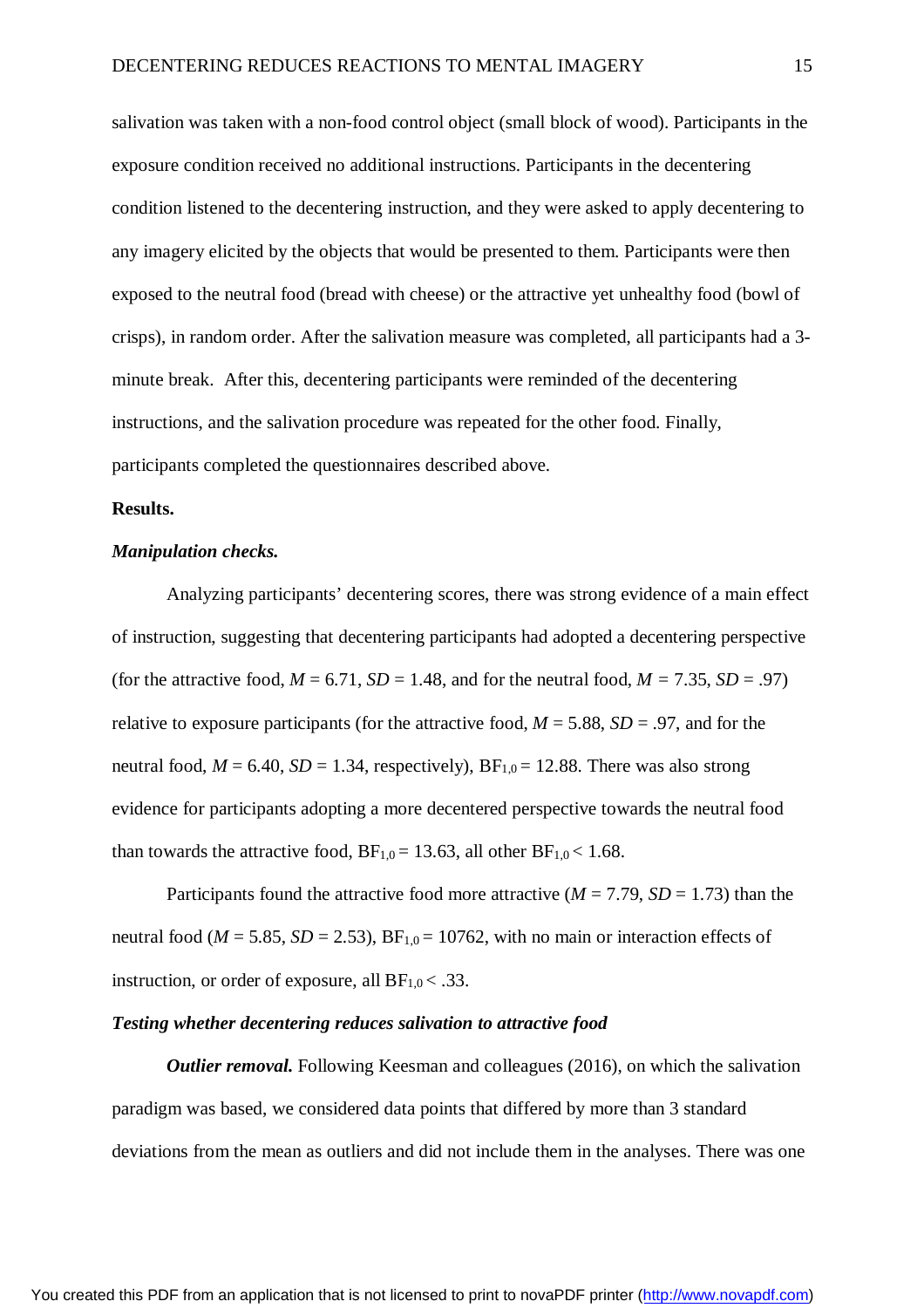outlier each for salivation to the neutral and to the attractive food. Outlier removal did not influence the main conclusions.

*Baseline differences.* There was anecdotal evidence suggesting that decentering participants salivated less at baseline ( $M = .20$ ,  $SD = .16$ ), than exposure participants ( $M =$ .31,  $SD = .18$ ),  $BF_{1,0} = 2.99$ . Therefore, we controlled for baseline salivation in the main analysis. To this end, the residuals of salivation were computed and are presented in Figure 4.

*Main analyses.* Bayesian t-tests provided support for the main hypothesis that decentering participants salivated less in response to the attractive food than exposure participants,  $BF_{1,0} = 9.00$ , see Figure 4. There was no evidence for an effect of order  $BF_{1,0} =$ .66, nor for an interaction of order with instruction,  $BF_{1,0} = 1.74$ 

Across conditions, participants salivated more to the attractive food than to the neutral food,  $BF_{1,0} = 266.58$ . Across food types, decentering participants salivated less than exposure participants,  $BF_{1,0} = 19.13$ . Both of these main effects can be seen in Figure 4. There was anecdotal evidence for an interaction of the applied perspective (decentering or control) with food type,  $BF_{1,0} = 3.38$ , and no evidence for other main or interaction effects, all other  $BF_{1,0} <$ 1.50.

The effect of decentering or control perspective was also tested for the neutral food. This showed that there was no informative evidence for or against an effect of decentering instruction on salivation to the neutral food,  $BF_{1,0} = .91$ , see Figure 4. There was no evidence for an effect of order  $BF_{1,0} = .22$ , or for an interaction of order with instruction,  $BF_{1,0} = .18$ .

In sum, in line with our hypothesis, applying decentering reduced salivation to the attractive food, and it seemed to affect salivation to the neutral food less.

# *Examining mental imagery about consumption.*

In line with our predictions, there was moderate evidence for the null hypothesis of no difference in amount of consumption imagery between decentering and exposure participants,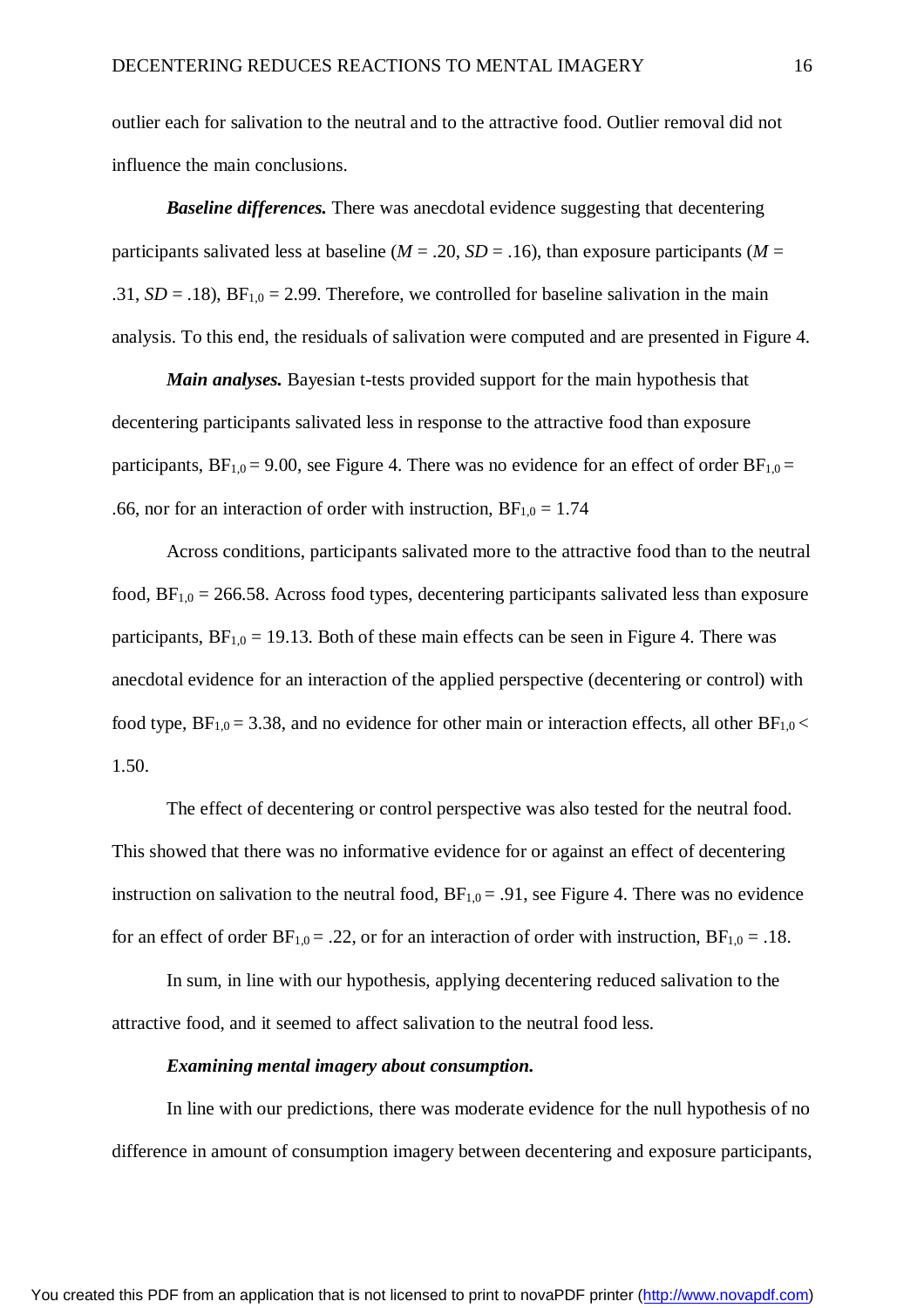for both the attractive food,  $BF_{1,0} = .28$ , and the neutral food,  $BF_{1,0} = .21$ . Thus, these findings suggest that imagery about consumption was comparable for decentering and control participants. The evidence additionally suggested that participants imagined consumption more when exposed to the attractive food (for exposure  $M = 6.13$ ,  $SD = 1.70$ , for decentering  $M = 5.56$ ,  $SD = 2.63$ ) than when exposed to the neutral food (for exposure  $M = 4.83$ ,  $SD =$ 1.76, for decentering  $M = 4.95$ ),  $BF_{1,0} = 1341$ . There was no informative evidence suggestive of a main effect or interaction with instruction or order of presentation, all  $BF_{1,0} < 1.52$ .

#### *Exploratory analyses.*

To the question asking participants whether they thought the experiment was about mindfulness (yes/no), 15 out of 28 decentering participants and 3 out of 30 exposure participants indicated "Yes" (2 missing). Adding this as a between-participants factor to the model testing the effect of instruction on salivation did not change the pattern of results. **Summary.**

Participants in this experiment were exposed to an attractive yet unhealthy food, and half of participants applied decentering while viewing the food. Control participants spontaneously imagined eating the food, which is in line with earlier findings (see e.g. Keesman et al., 2016). Importantly, decentering participants also imagined eating the food, and our findings indicate that they had similar levels of consumption imagery as control participants. This suggests that decentering participants did not apply thought suppression or distraction, and that they did not replace imagery of eating the food with consumptionunrelated, "cold" imagery (see Mischel & Baker, 1975). Despite this, and in line with the hypothesis, decentering participants salivated less to the attractive food than control participants. These effects are unlikely to be caused by social desirability, as salivation is difficult to consciously control. Furthermore, the effects are unlikely to be driven by the control participants, as these were just exposed to the foods rather than receiving an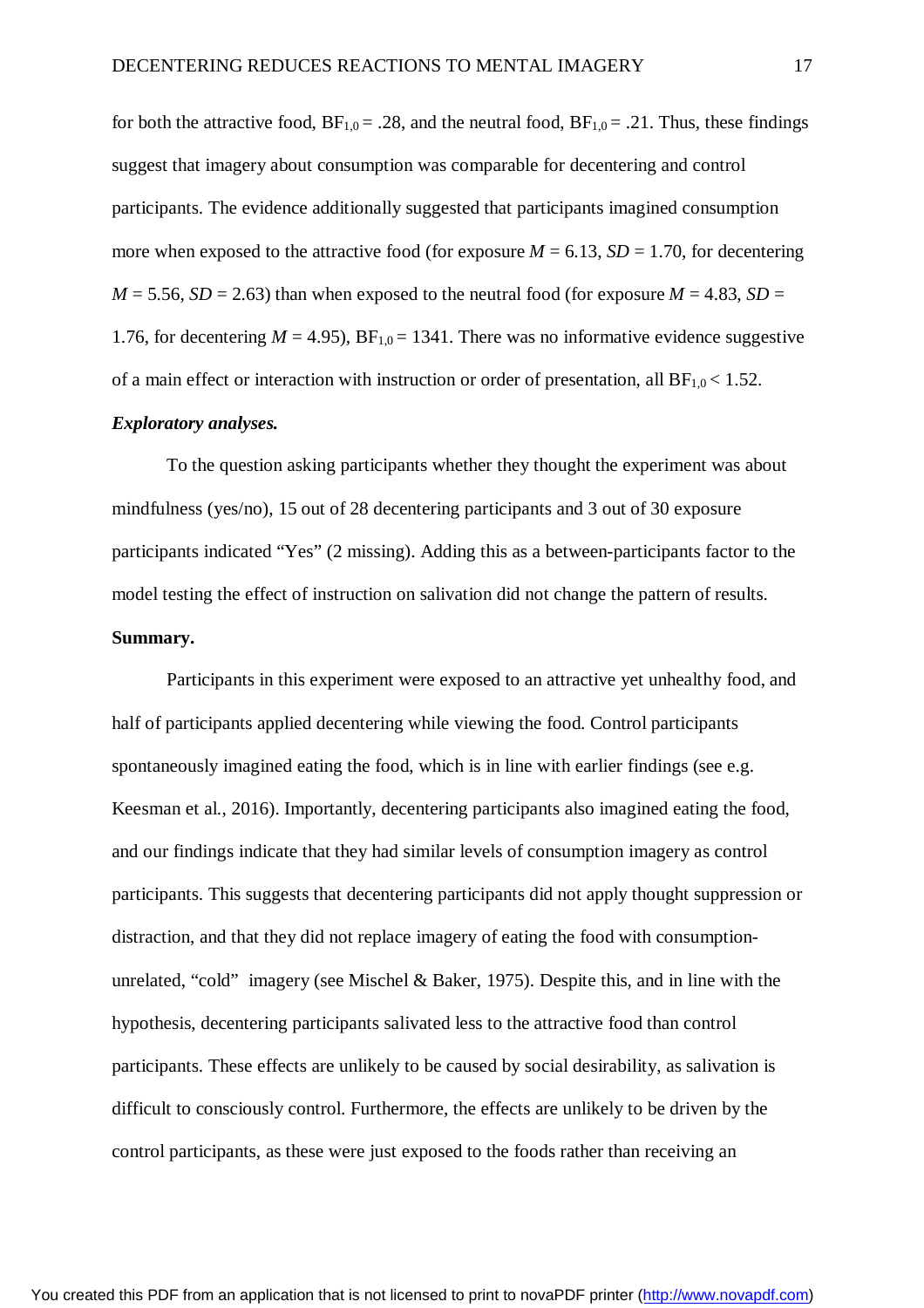instruction to immerse in their imagery of consumption. The findings of Experiment 2 thereby provide strong additional support to the findings of Experiment 1 that decentering can reduce reactions to mental imagery.

# **General Discussion.**

The results of four experiments suggest that decentering can attenuate reactions to mental imagery of rewarding and of unpleasant experiences. Our approach of exclusively manipulating decentering, in isolation from other mindfulness components, allowed us to precisely examine decentering and test the hypothesis that decentering directly reduces reactions to mental imagery, even when this imagery is kept active in mind. Most mindfulness research does not disentangle the different mindfulness components, and often involves the regulation of attention, such as maintaining awareness on the breath or on bodily sensations. In such mindfulness practices, every time imagery is initiated, it is disrupted by returning attention to the chosen target. Consequently, one actively prevents imagery from unfolding (Tapper, 2017). Here, we show that even when this imagery is active in mind, decentering can attenuate reactions to mental imagery.

We suggest that decentering makes imagery less compelling because it reduces immersion and elaboration of one's aversive or rewarding imagery (see Keesman et al, 2017). Several fMRI experiments indeed point in this direction. Among experienced meditators, for instance, during pain stimulation, decentering leads to a decoupling of prefrontal areas from sensory pain areas (Grant, Courtemanche, & Rainville, 2011). This corresponds to reduced cognitive elaboration on this pain and predicted reduced pain. Other research with both experienced meditators and non-meditators shows that decentering reduces activity in the neural network implicated in immersion, reducing identification with one's imagery (Brewer, Elwafi, & Davis, 2013; Brewer & Garrison, 2014; Lebois et al., 2015; Tang, Tang, & Posner, 2013).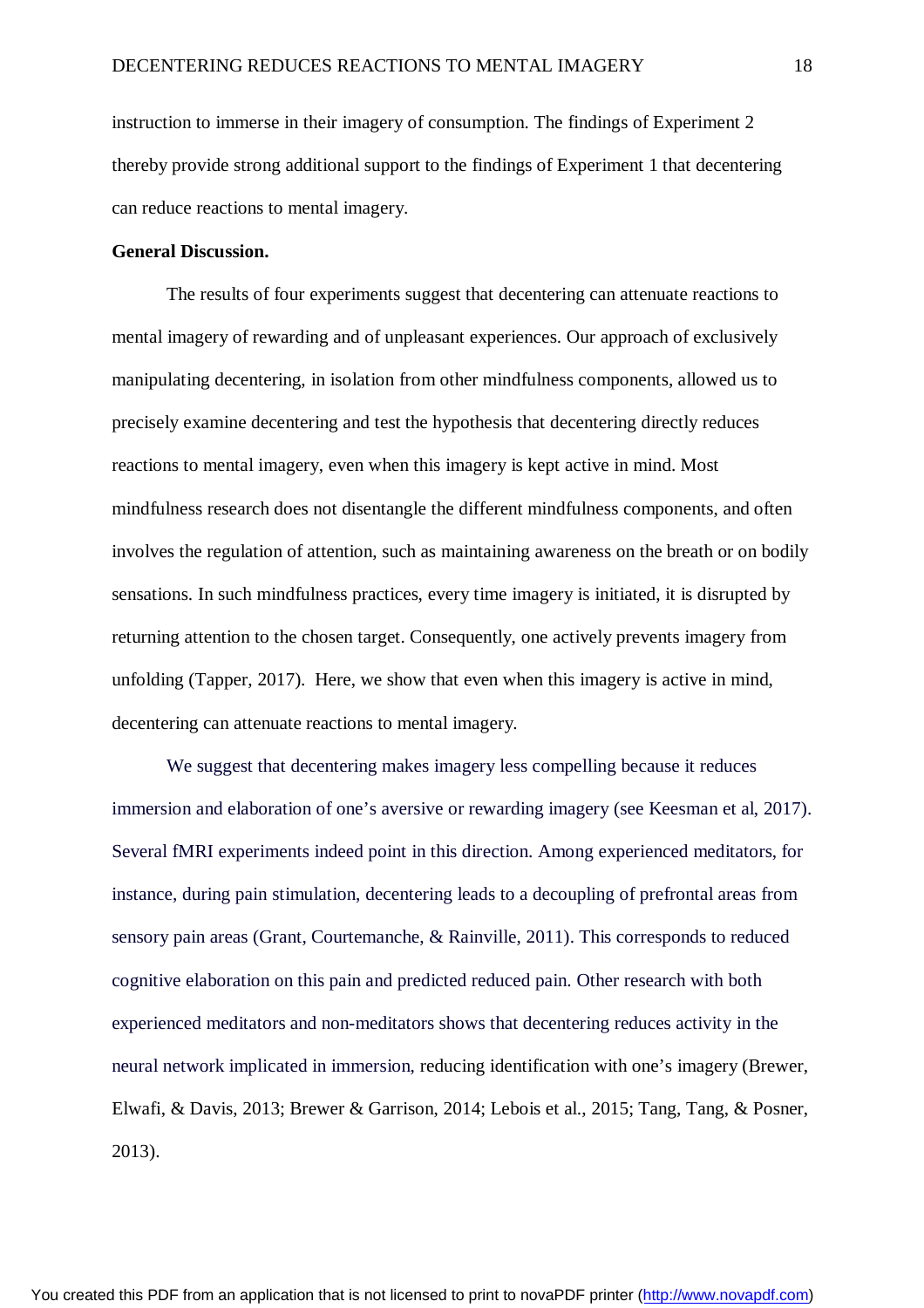#### *Future directions.*

Decentering adds to the available psychological tools to reduce undesired reactions, as it can diminish reactions to both unpleasant and rewarding imagery, and to verbal content (e.g. as per cognitive defusion techniques used in acceptance and commitment therapy; Hayes, Strosahl, & Wilson, 2011). Through reducing the influence of short-term affective reactions on behavior, decentering might allow people to guide their behavior with their longterm intentions, such as intentions to eat more healthily. A further benefit of decentering is that it can be taught through a relatively brief instruction, rather than requiring an extensive training as most mindfulness practices. Decentering might thereby be a valuable complement to interventions that aim to increase people's ability to regulate their behavior. However, the current research only measured the short-term effects of a decentering training. It would be valuable to examine the potential for long-term effects, such as how long people can continue using decentering after receiving this brief training, or how the long-term application of decentering can be facilitated.

While we describe the effects of decentering in terms of its positive implications, its use outside the context of a Budhhist ethical framework (Grossman, 2015; Monteiro, Musten, & Compson, 2014) could also have negative effects. For instance, using decentering could be seen as a license for apathy or non-judgment merely because it reduces reactions to imagery (as noted by Keesman et al., 2017; Dreyfus, 2011). In the context of long-term goals such as being compassionate or eating healthily, however, our findings suggest that decentering can serve as a tool to decrease the power of thoughts that could interfere with the pursuit of these goals.

We suggest that decentering goes beyond merely taking distance from one's thoughts, e.g. a fly on the wall perspective (e.g. Kross & Ayduk, 2011; Kross, Ayduk, & Mischel, 2005). The crucial distinction is that decentering involves the insight that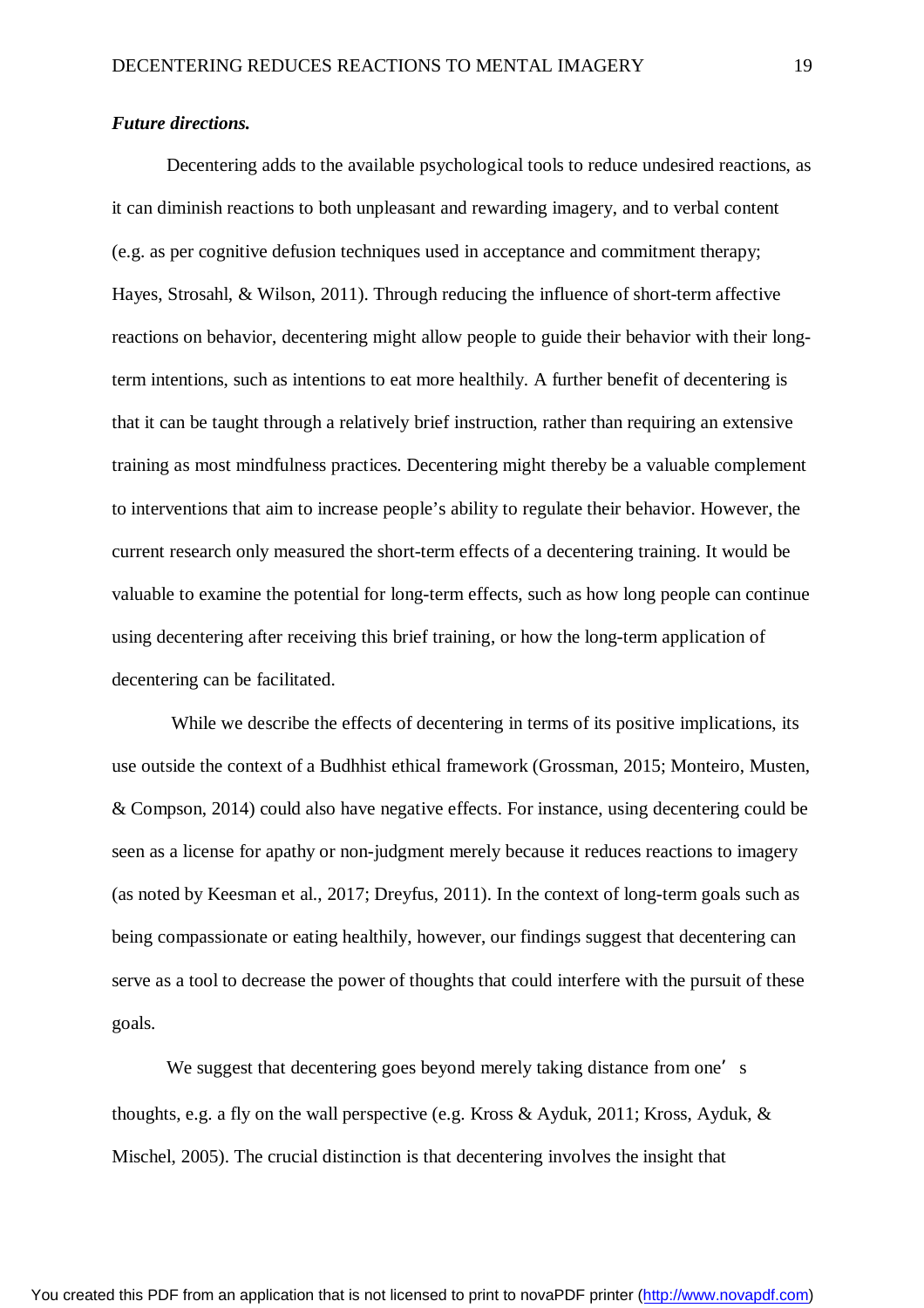experiences are impermanent in nature and do not reflect an objective reality, making them less compelling, and easier to disengage from. Unlike decentering, which can reduce reactivity to concrete imagery, distancing is only effective when imagery is deliberately analyzed from a broader "why-perspective" (Kross & Ayduk, 2011; Kross, Ayduk, & Mischel, 2005).

#### *Conclusion.*

We systematically examined the role of the decentering component of mindfulness for reducing reactions to mental imagery of unpleasant past experiences, and of attractive yet unhealthy foods. The results of four experiments suggest that decentering can dampen reactions to mental imagery as it reduced negative affect, salivation, and cravings to eat unhealthy food. Furthermore, in these meditation-naïve samples, decentering seemed to work by observing the mental imagery as impermanent, rather than by reducing the imagery itself. Overall, this research supports the use of decentering as a tool to reduce reactions to both unpleasant and rewarding imagery.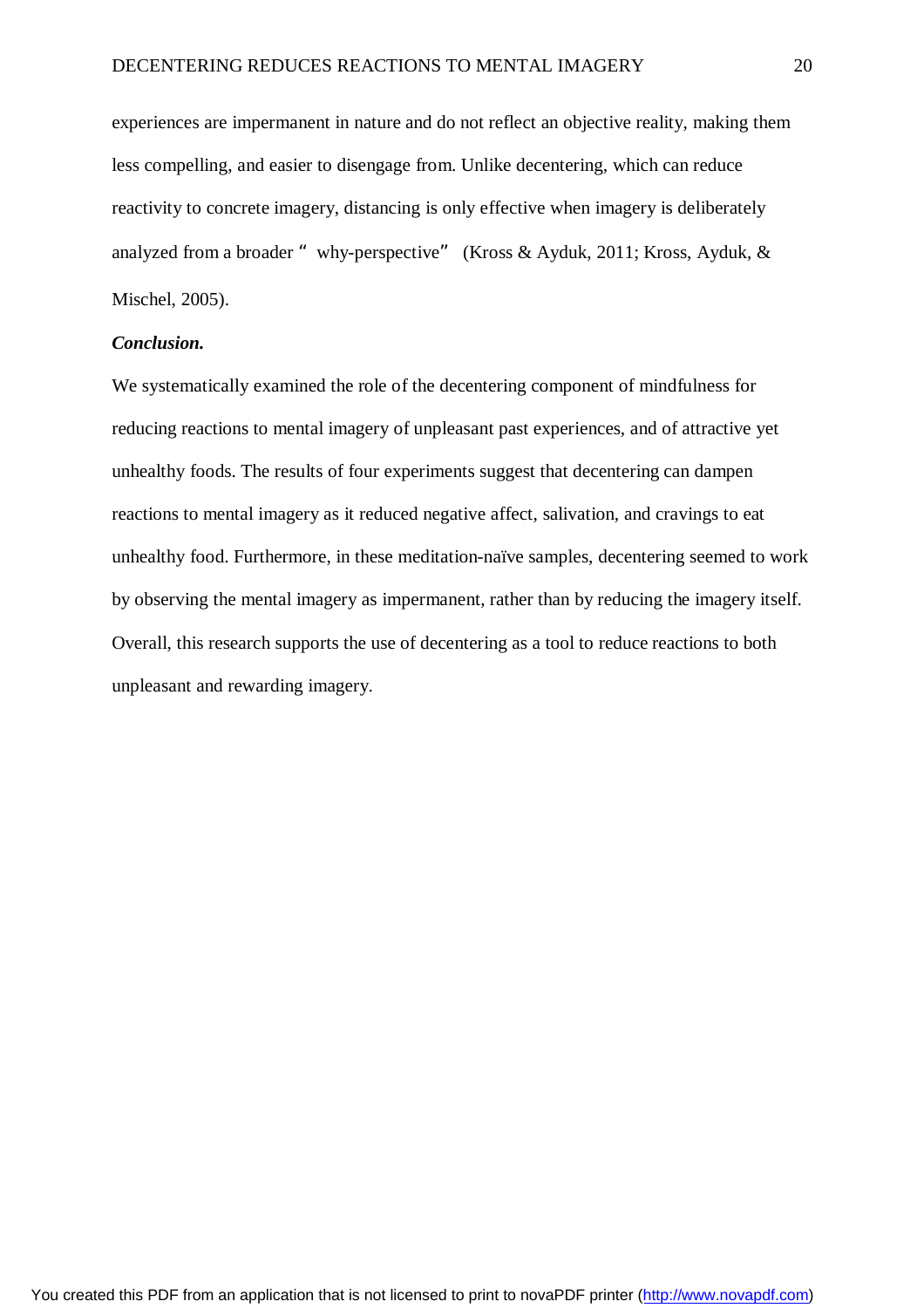#### **References**

- Alberts, H. J. E. M., Thewissen, R., & Middelweerd, M. (2013). Accepting or suppressing the desire to eat: Investigating the short-term effects of acceptance-based craving regulation. *Eating Behaviors, 14*(3), 405–409. <https://doi.org/10.1016/j.eatbeh.2013.06.008>
- Baquedano, C., Vergara, R., Lopez, V., Fabar, C., Cosmelli, D., & Lutz, A. (2017). Compared to self-immersion, mindful attention reduces salivation and automatic food bias. *Scientific Reports, 7*, 13839. <http://doi.org/10.1038/s41598-017-13662-z>
- Bernstein, A., Hadash, Y., Lichtash, Y., Tanay, G., Shepherd, K., & Fresco, D. M. (2015). Decentering and Related Constructs A Critical Review and Metacognitive Processes Model. *Perspectives on Psychological Science, 10*(5), 599–617. <https://doi.org/10.1177/1745691615594577>
- Bishop, S. R., Lau, M., Shapiro, S., Carlson, L., Anderson, N. D., Carmody, J., … Devins, G. (2004). Mindfulness: A Proposed Operational Definition. *Clinical Psychology: Science and Practice, 11*(3), 230–241. <https://doi.org/10.1093/clipsy.bph077>
- Brewer, J. A., Elwafi, H. M., & Davis, J. H. (2013). Craving to Quit: psychological models and neurobiological mechanisms of mindfulness training as treatment for addictions*. Psychology of Addictive Behaviors: Journal of the Society of Psychologists in Addictive Behaviors, 27*(2), 366. <https://doi.org/10.1037/a0028490>
- Brewer, J. A., & Garrison, K. A. (2014). The posterior cingulate cortex as a plausible mechanistic target of meditation: findings from neuroimaging. *Annals of the New York Academy of Sciences, 1307*(1), 19–27. <https://doi.org/10.1111/nyas.12246>

Chiesa, A., Anselmi, R., & Serretti, A. (2014). Psychological Mechanisms of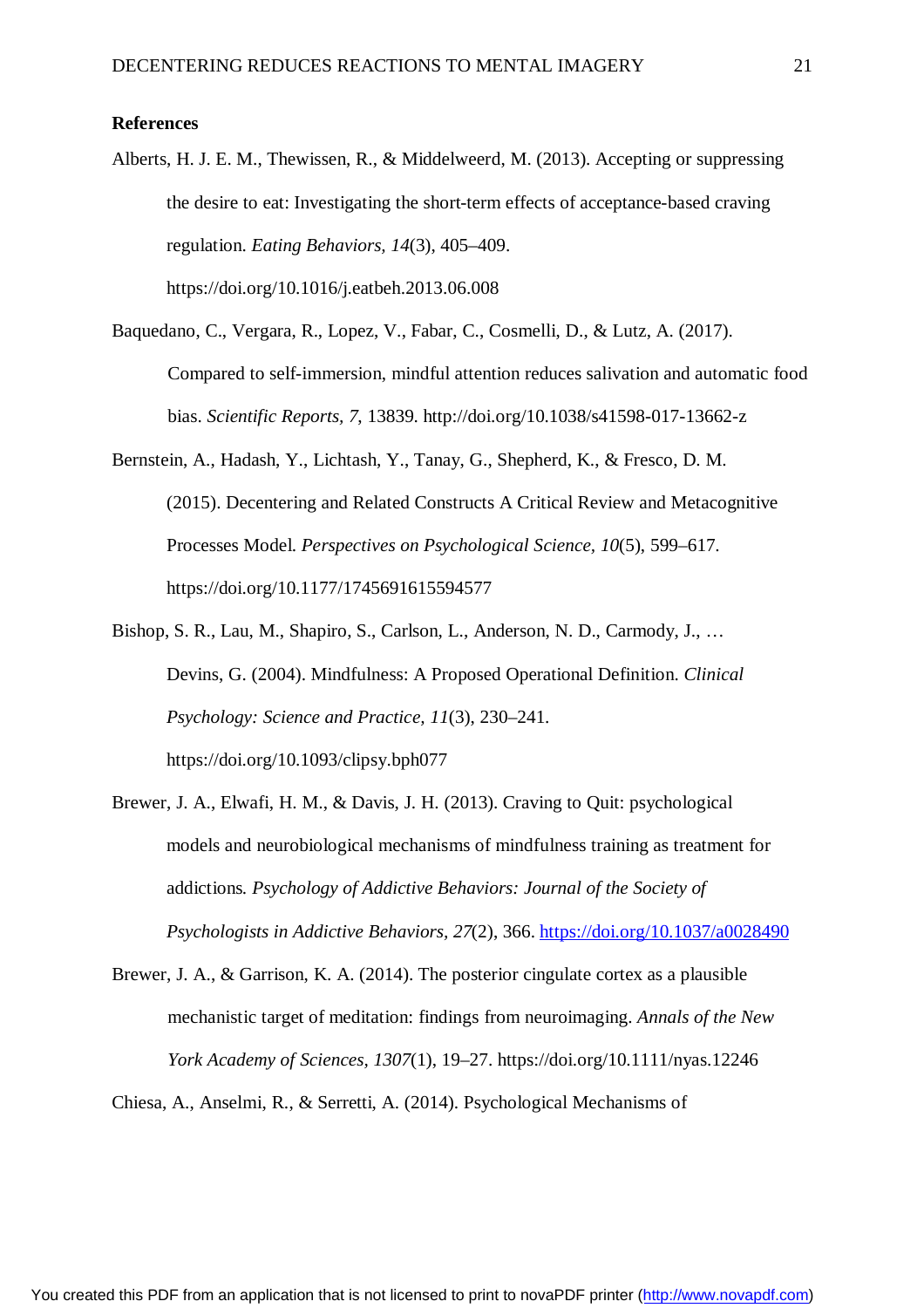Mindfulness-Based Interventions: What Do I Know? *Holistic Nursing Practice, 28*(2), 124–148. <https://doi.org/10.1097/HNP.0000000000000017>

- Dreyfus, G. (2011). Is mindfulness present-centred and non-judgmental? A discussion of the cognitive dimensions of mindfulness. *Contemporary Buddhism, 12*(1), 41–54. <https://doi.org/10.1080/14639947.2011.564815>
- Fresco, D. M., Moore, M. T., van Dulmen, M. H. M., Segal, Z. V., Ma, S. H., Teasdale, J. D., & Williams, J. M. G. (2007). Initial psychometric properties of the experiences questionnaire: validation of a self-report measure of decentering. *Behavior Therapy, 38*(3), 234–246.<https://doi.org/10.1016/j.beth.2006.08.003>
- Grant, J. A., Courtemanche, J., & Rainville, P. (2011). A non-elaborative mental stance and decoupling of executive and pain-related cortices predicts low pain sensitivity in Zen meditators. *Pain, 152*(1), 150–156.<https://doi.org/10.1016/j.pain.2010.10.006>
- Grossman, P., & Van Dam, N. T. (2011). Mindfulness, by any other name…: trials and tribulations of sati in western psychology and science. *Contemporary Buddhism, 12*(1), 219–239.<https://doi.org/10.1080/14639947.2011.564841>
- Hayes, Steven C., Kirk D. Strosahl, and Kelly G. Wilson. Acceptance and Commitment Therapy, Second Edition: The Process and Practice of Mindful Change. Guilford Press, 2011.
- Hofmann, S. G., Sawyer, A. T., Witt, A. A., & Oh, D. (2010). The Effect of Mindfulness-Based Therapy on Anxiety and Depression: A Meta-Analytic Review. *Journal of Consulting and Clinical Psychology, 78*(2), 169–183. <https://doi.org/10.1037/a0018555>

Hoge, E. A., Bui, E., Goetter, E., Robinaugh, D. J., Ojserkis, R. A., Fresco, D. M., &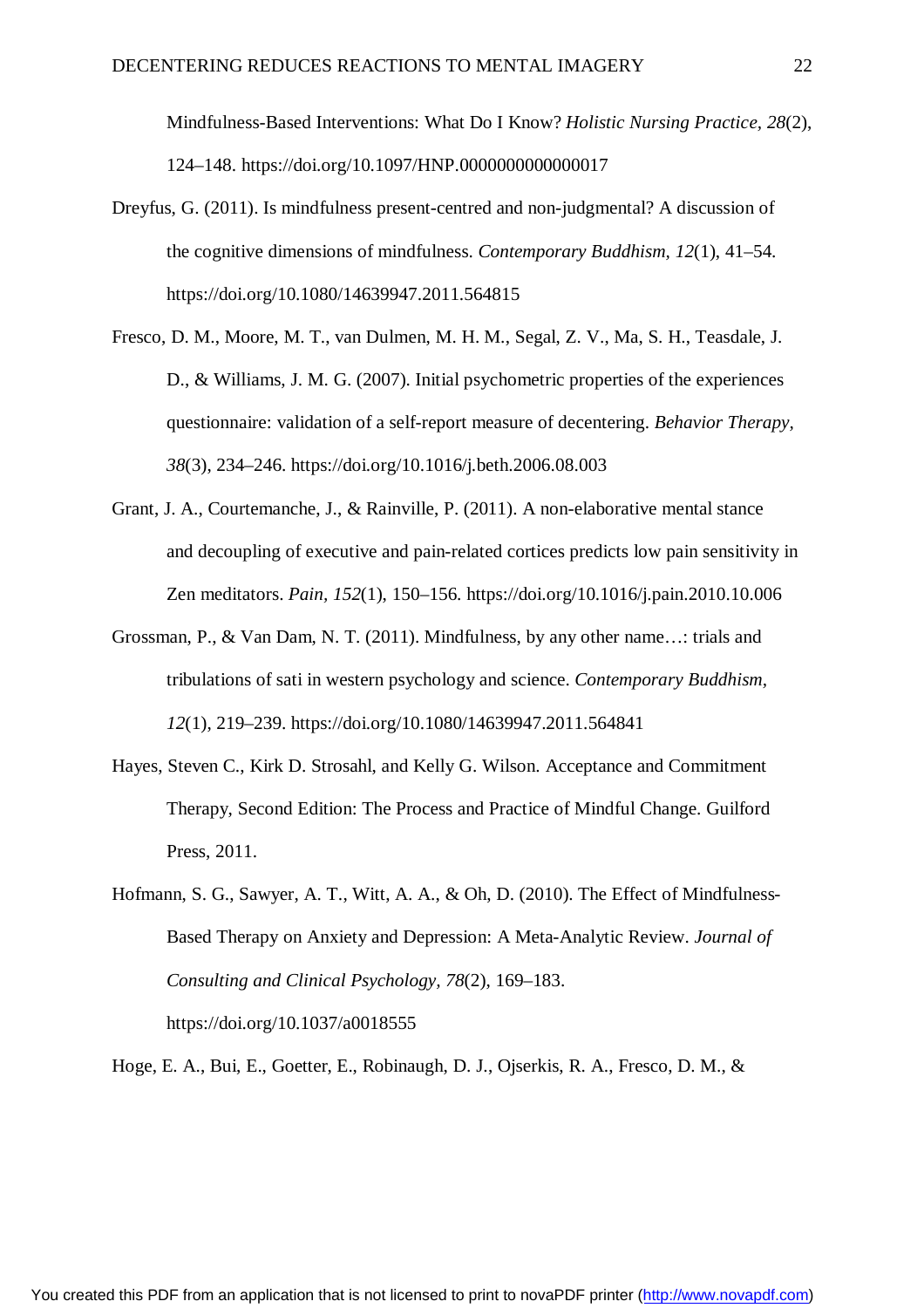Simon, N. M. (2014). Change in Decentering Mediates Improvement in Anxiety in Mindfulness-Based Stress Reduction for Generalized Anxiety Disorder. *Cognitive Therapy and Research, 39*(2), 228–235.<https://doi.org/10.1007/s10608-014-9646-4>

- Hulbert-Williams, L., Hulbert-Williams, N. J., Nicholls, W., Williamson, S., Poonia, J., & Hochard, K. D. (2017). Ultra-brief non-expert-delivered defusion and acceptance exercises for food cravings: A partial replication study. *Journal of Health Psychology*, 1359105317695424–1359105317695424.<https://doi.org/10.1177/1359105317695424>
- Jenkins, K. T., & Tapper, K. (2014). Resisting chocolate temptation using a brief mindfulness strategy. *British Journal of Health Psychology, 19*(3), 509–522. <https://doi.org/10.1111/bjhp.12050>
- Katterman, S. N., Kleinman, B. M., Hood, M. M., Nackers, L. M., & Corsica, J. A. (2014). Mindfulness meditation as an intervention for binge eating, emotional eating, and weight loss: A systematic review. *Eating Behaviors, 15*, 197–204.
- Kavanagh, D. J., Andrade, J., & May, J. (2005). Imaginary relish and exquisite torture: the elaborated intrusion theory of desire*. Psychological Review, 112*(2), 446–467. <https://doi.org/10.1037/0033-295X.112.2.446>
- Keesman, M., Aarts, H., Häfner, M., & Papies, E. K. (2017). Mindfulness Reduces Reactivity to Food Cues: Underlying Mechanisms and Applications in Daily Life. *Current Addiction Reports, 4*(2), 151–157. <http://doi.org/10.1007/s40429-017-0134-2>
- Keesman M, Aarts H, Vermeent S, Häfner M, Papies EK (2016). Consumption simulations induce salivation to food cues. *PLoS ONE 11*(11): e0165449. <https://doi.org/10.1371/journal.pone.0165449>
- Lebois, L. A. M., Papies, E. K., Gopinath, K., Cabanban, R., Quigley, K. S., Krishnamurthy, V., … Barsalou, L. W. (2015). A shift in perspective: Decentering through mindful attention to imagined stressful events. Neuropsychologia, 75, 505–524.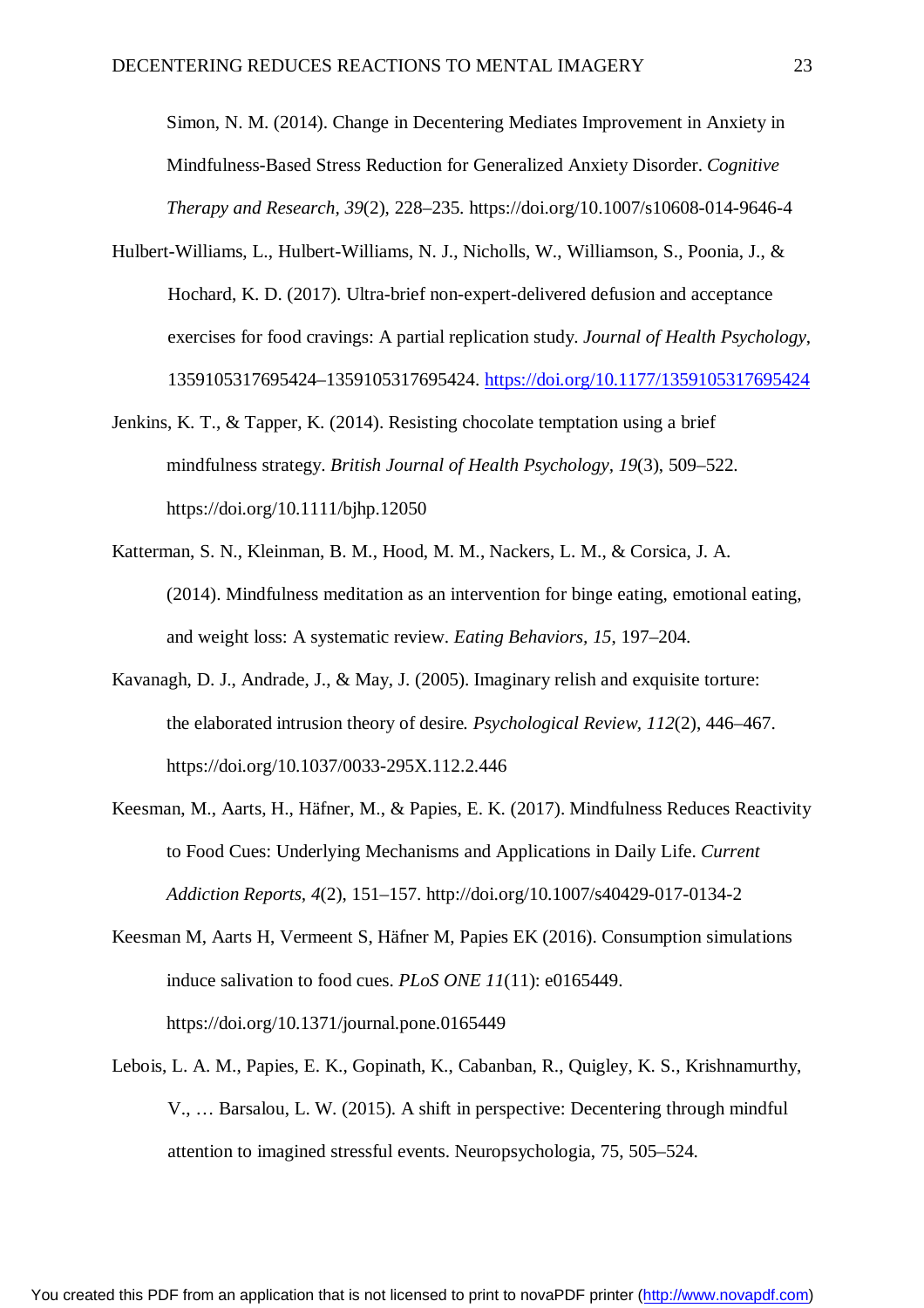- May, J., Andrade, J., Batey, H., Berry, L.-M., & Kavanagh, D. J. (2010). Less food for thought. Impact of attentional instructions on intrusive thoughts about snack foods. *Appetite, 55*(2), 279–287. <https://doi.org/10.1016/j.appet.2010.06.014>
- May, J., Kavanagh, D. J., & Andrade, J. (2015). The Elaborated Intrusion Theory of desire: a 10-year retrospective and implications for addiction treatments. *Addictive Behaviors, 44*, 29–34.<https://doi.org/10.1016/j.addbeh.2014.09.016>
- Meiselman, H. L. (2006). The role of context in food choice, food acceptance, and food consumption. R. Shepherd & M. Raats (Eds.), *The Psychology of Food Choice*, CABI Publishing.
- Mischel, W., & Baker, N. (1975). Cognitive appraisals and transformations in delay behavior. *Journal of Personality and Social Psychology*, *31*(2), 254–261.<https://doi.org/10.1037/h0076272>
- Moffitt, R., Brinkworth, G., Noakes, M., & Mohr, P. (2012). A comparison of cognitive restructuring and cognitive defusion as strategies for resisting a craved food. *Psychology & Health, 27*(sup2), 74–90.

<https://doi.org/10.1080/08870446.2012.694436>

- Ostafin, B. D., Kassman, K. T., & Wessel, I. (2013). Breaking the cycle of desire: Mindfulness and executive control weaken the relation between an implicit measure of alcohol valence and preoccupation with alcohol-related thoughts. *Psychology of Addictive Behaviors, 27*(4), 1153.<https://doi.org/10.1037/a0032621>
- Papies, E. K., Barsalou, L. W., & Custers, R. (2012). Mindful Attention Prevents Mindless Impulses. *Social Psychological and Personality Science, 3*(3), 291–299. <https://doi.org/10.1177/1948550611419031>
- Papies, E. K., & Barsalou, L. W. (2015). Grounding desire and motivated behavior: A theoretical framework and review of empirical evidence. In W. Hofmann & L. F. Nordgren (Eds.), *The Psychology of Desire*. New York: Guildford Press.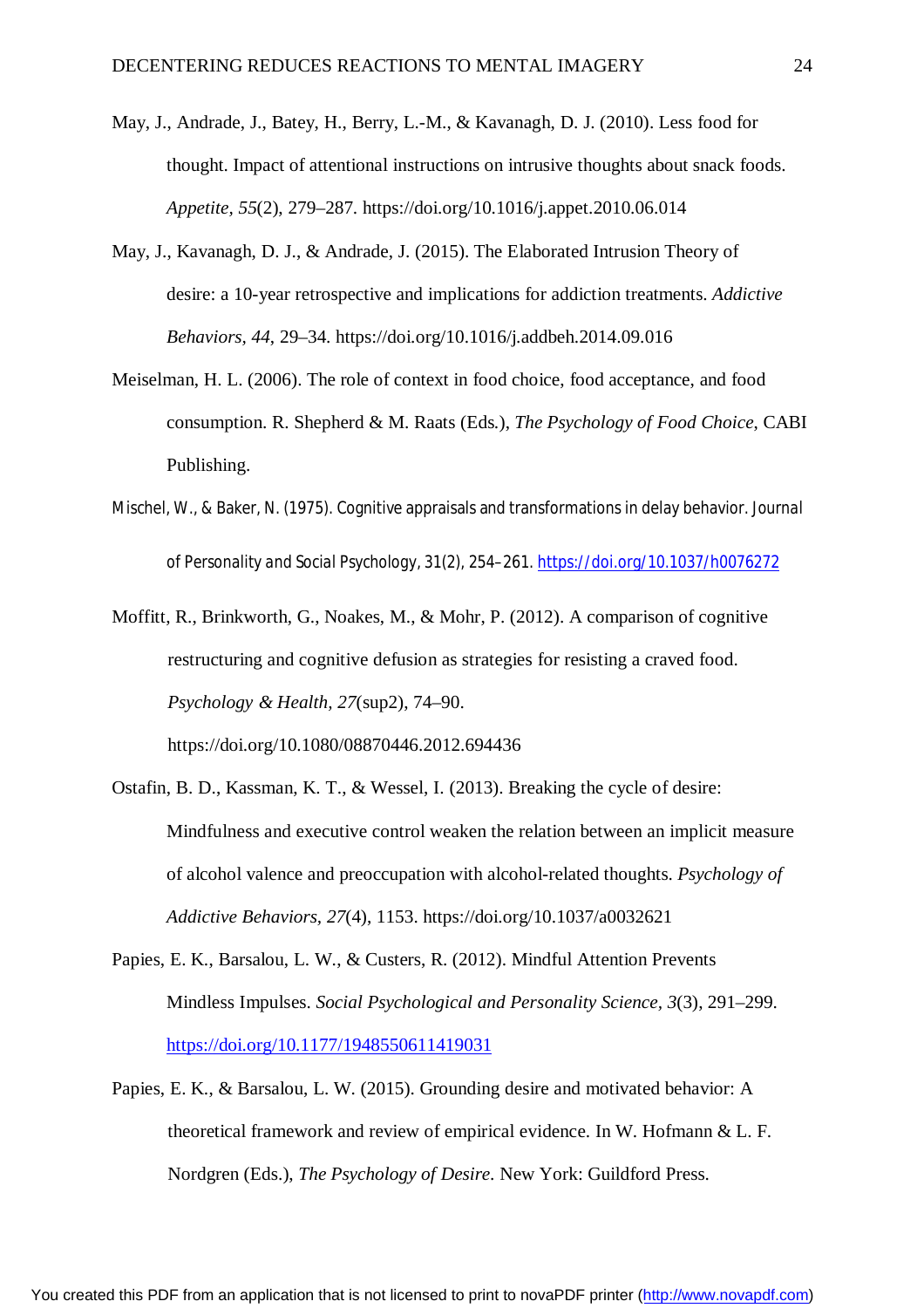Papies, E. K., Pronk, T. M., Keesman, M., & Barsalou, L. W. (2015). The benefits of simply observing: Mindful attention modulates the link between motivation and behavior. *Journal of Personality and Social Psychology, 108*(1), 148–170. <https://doi.org/10.1037/a0038032>

Papies, E. K., van Winckel, M., & Keesman, M. (2016). Food-Specific Decentering Experiences Are Associated with Reduced Food Cravings in Meditators: A Preliminary Investigation. *Mindfulness, 7*(5), 1123–1131. <https://doi.org/10.1007/s12671-016-0554-4>

- Rouder, J. N., Morey, R. D., Speckman, P. L., & Province, J. M. (2012). Default Bayes factors for ANOVA designs. *Journal of Mathematical Psychology, 56*(5), 356–374. <https://doi.org/10.1016/j.jmp.2012.08.001>
- Rouder, J. N., Morey, R. D., Verhagen, J., Swagman, A. R., & Wagenmakers, E.-J. (2016). Bayesian Analysis of Factorial Designs. *Psychological Methods.*  <https://doi.org/10.1037/met0000057>
- Schumacher, S., Kemps, E., & Tiggemann, M. (2018). Cognitive defusion and guided imagery tasks reduce naturalistic food cravings and consumption: A field study. *Appetite*, *127*, 393–399.
- Shoham, A., Goldstein, P., Oren, R., Spivak, D., & Bernstein, A. (2017). Decentering in the process of cultivating mindfulness: An experience-sampling study in time and context. *Journal of Consulting and Clinical Psychology, 85*(2), 123–134.

<https://doi.org/10.1037/ccp0000154>

Spence, C. (2011). Mouth-Watering: The Influence of Environmental and Cognitive Factors on Salivation and Gustatory/Flavor Perception. *Journal of Texture Studies, 42*(2), 157–171. <https://doi.org/10.1111/j.1745-4603.2011.00299.x>

Tang, Y.-Y., Hölzel, B. K., & Posner, M. I. (2015). The neuroscience of mindfulness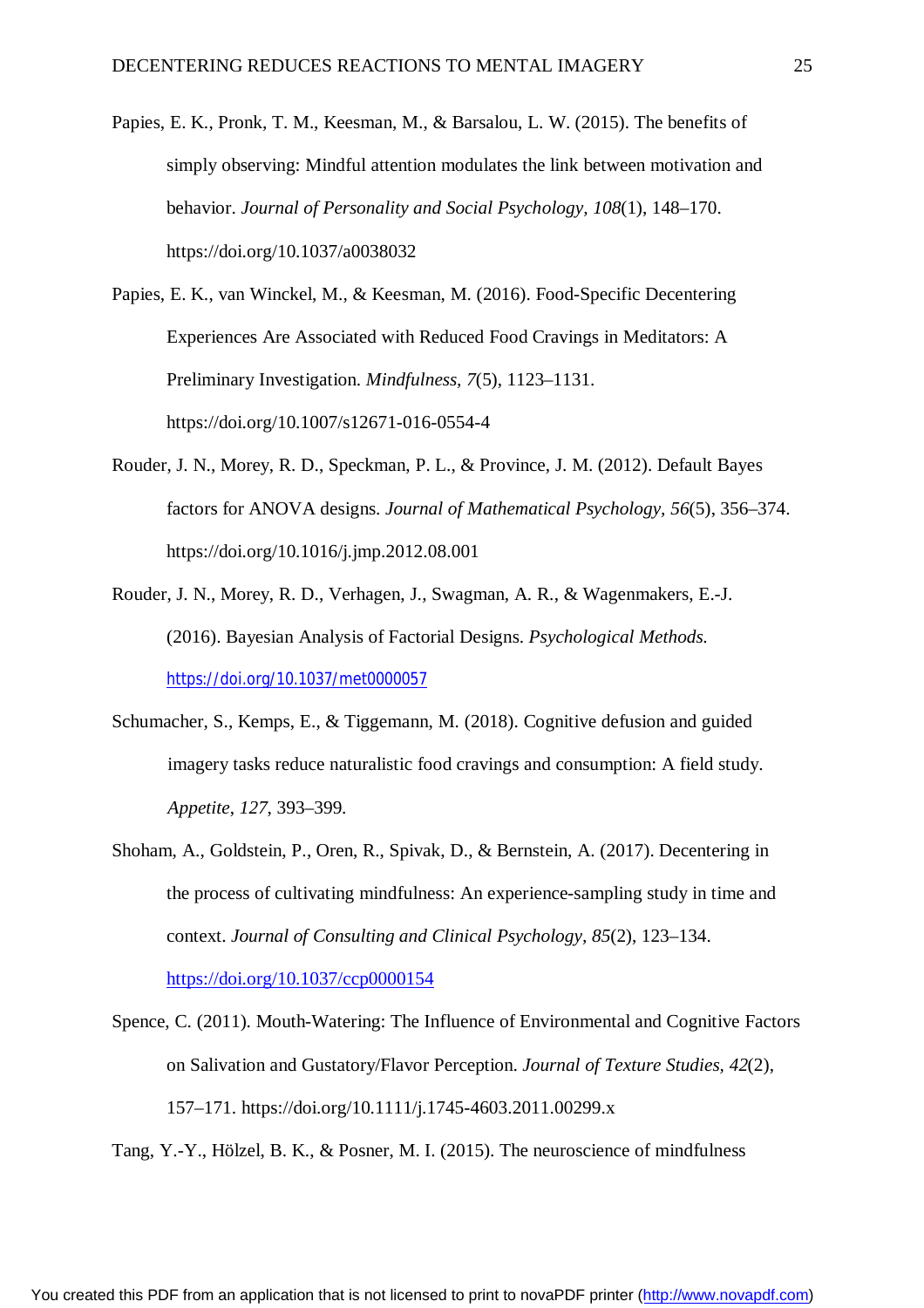meditation. *Nature Reviews Neuroscience, 16*(4), 213–225. <https://doi.org/10.1038/nrn3916>

- Tang, Y.-Y., Tang, R., & Posner, M. I. (2013). Brief meditation training induces smoking reduction. *Proceedings of the National Academy of Sciences, 110*(34), 13971–13975. <https://doi.org/10.1073/pnas.1311887110>
- Tapper, K. (2017). Can mindfulness influence weight management related eating behaviors? If so, how? *Clinical Psychology Review, 53*, 122–134.

<https://doi.org/10.1016/j.cpr.2017.03.003>

- Tapper, K. (2018). Mindfulness and craving: effects and mechanisms. *Clinical Psychology Review*, *59*, 101–117. <https://doi.org/10.1016/j.cpr.2017.11.003>
- Tiggemann, M., & Kemps, E. (2005). The phenomenology of food cravings: The role of mental imagery. *Appetite, 45*(3), 305–313.<https://doi.org/10.1016/j.appet.2005.06.004>
- Västfjäll, D. (2002). Emotion Induction through Music: A Review of the Musical Mood Induction Procedure. *Musicae Scientiae, 5*(1 suppl), 173–211.
- White, K. D. (1978). Salivation: The Significance of Imagery in Its Voluntary Control. *Psychophysiology, 15*(3), 196–203. <https://doi.org/10.1111/j.1469-8986.1978.tb01363.x>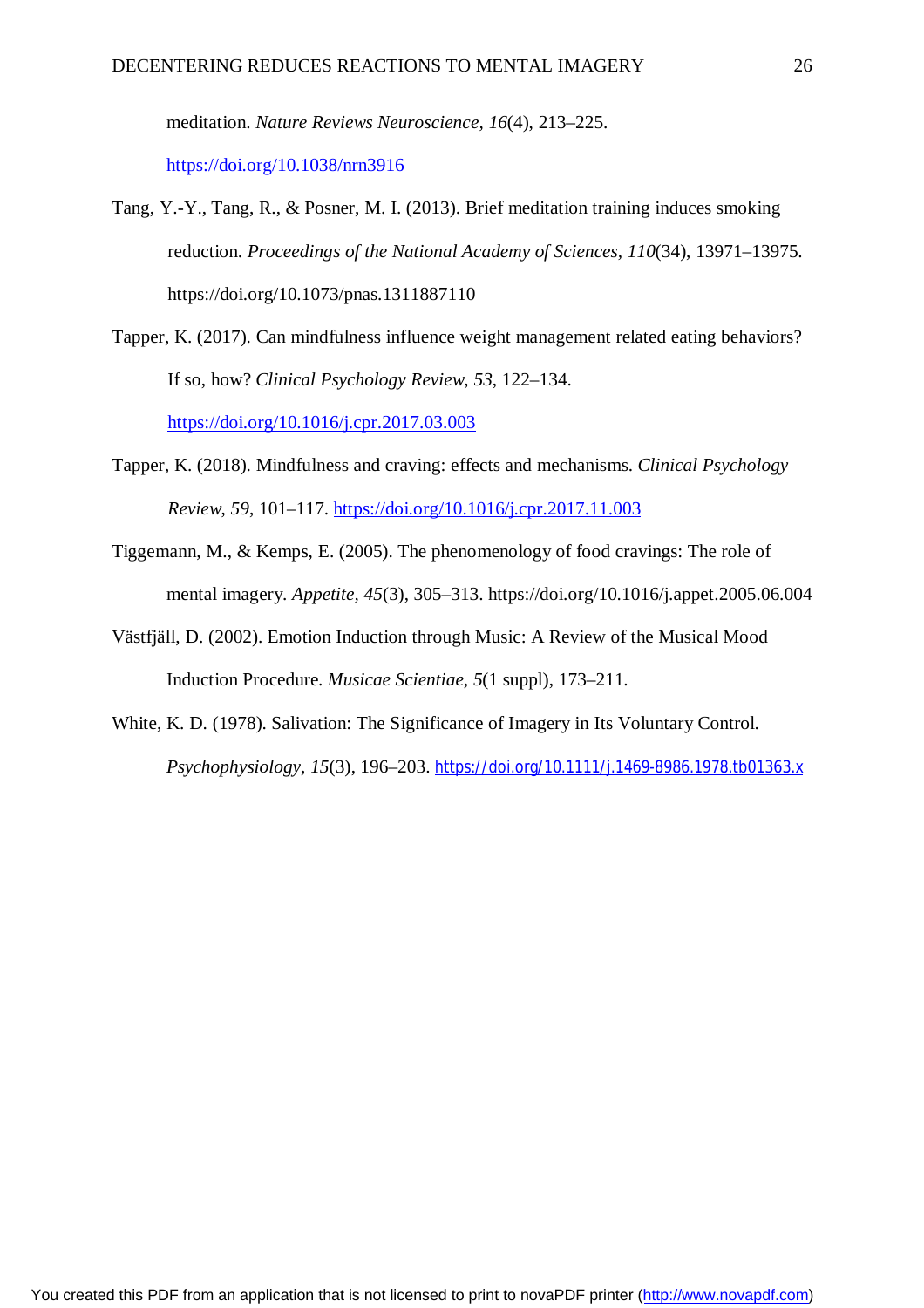*Figure 1. Procedure of Experiment 1a.*

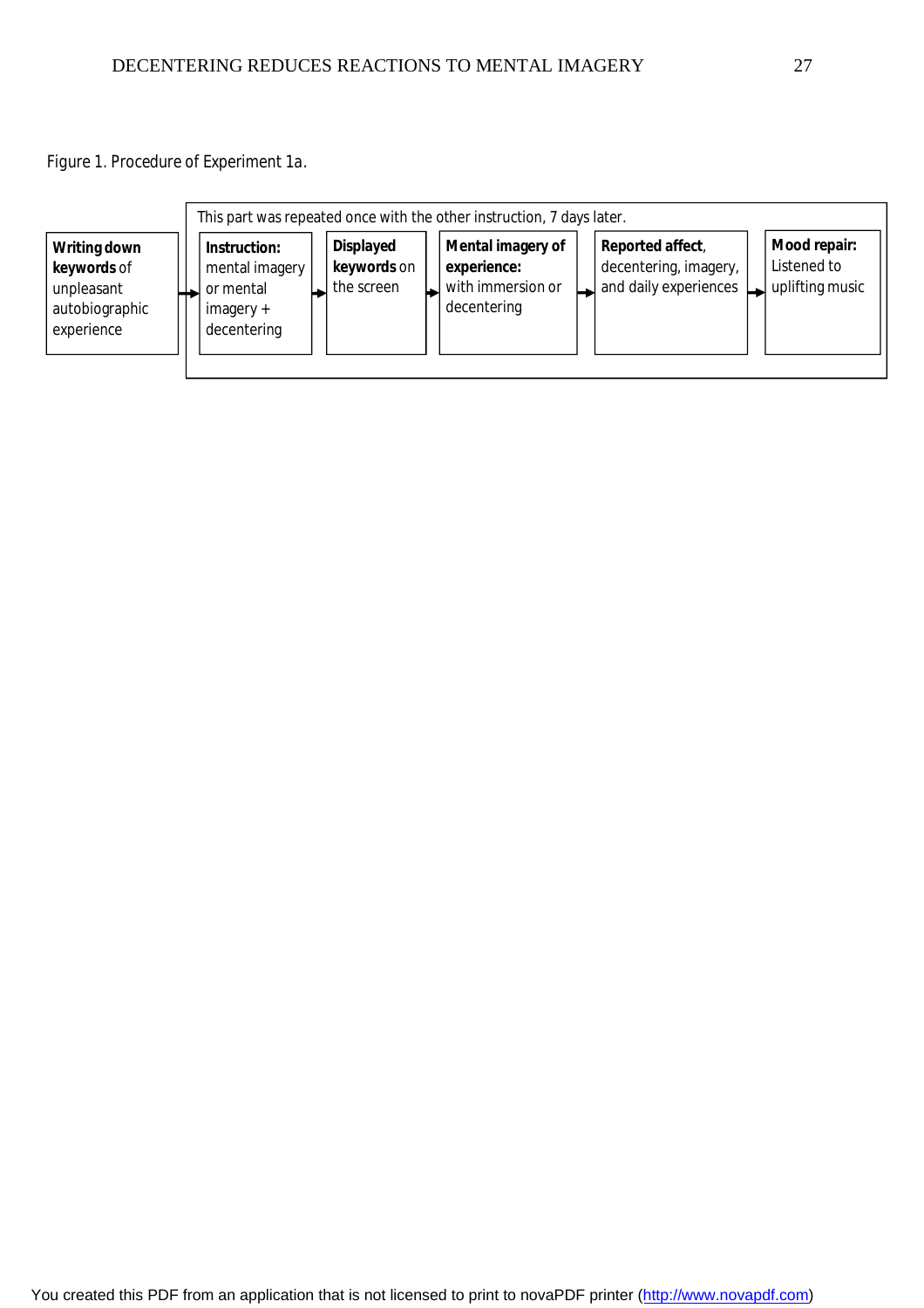# *Figure 2. The role of decentering for reducing negative affective reactivity to unpleasant imagery*

Each grey line represents one participant, with the dots indicating the experienced affect for the mental imagery + immersion and mental imagery + decentering perspective, ranging from 1 (very negative) to 7 (very positive). The diamond represents the mean affect scores.

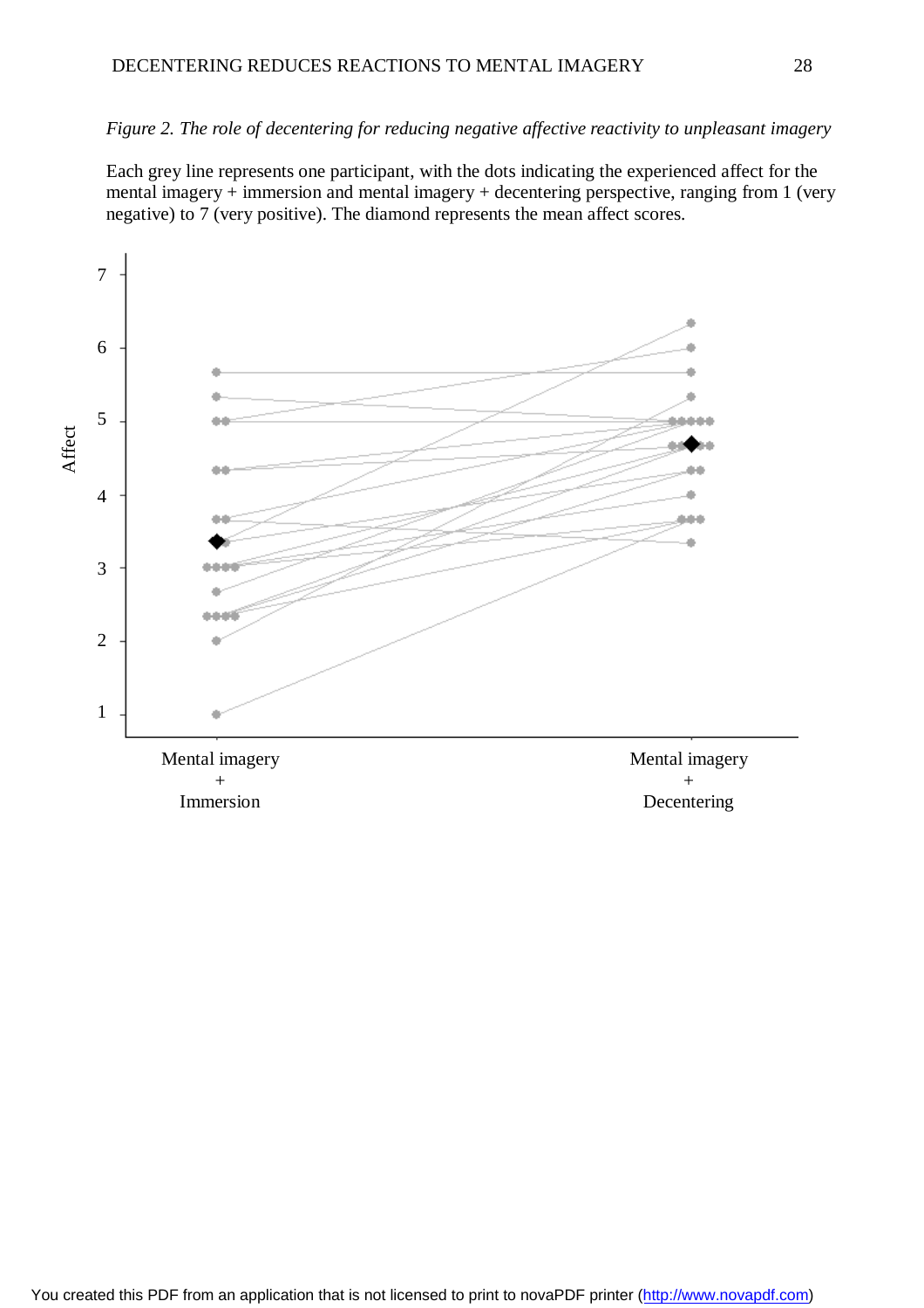*Figure 3. Procedure of Experiment 2.*

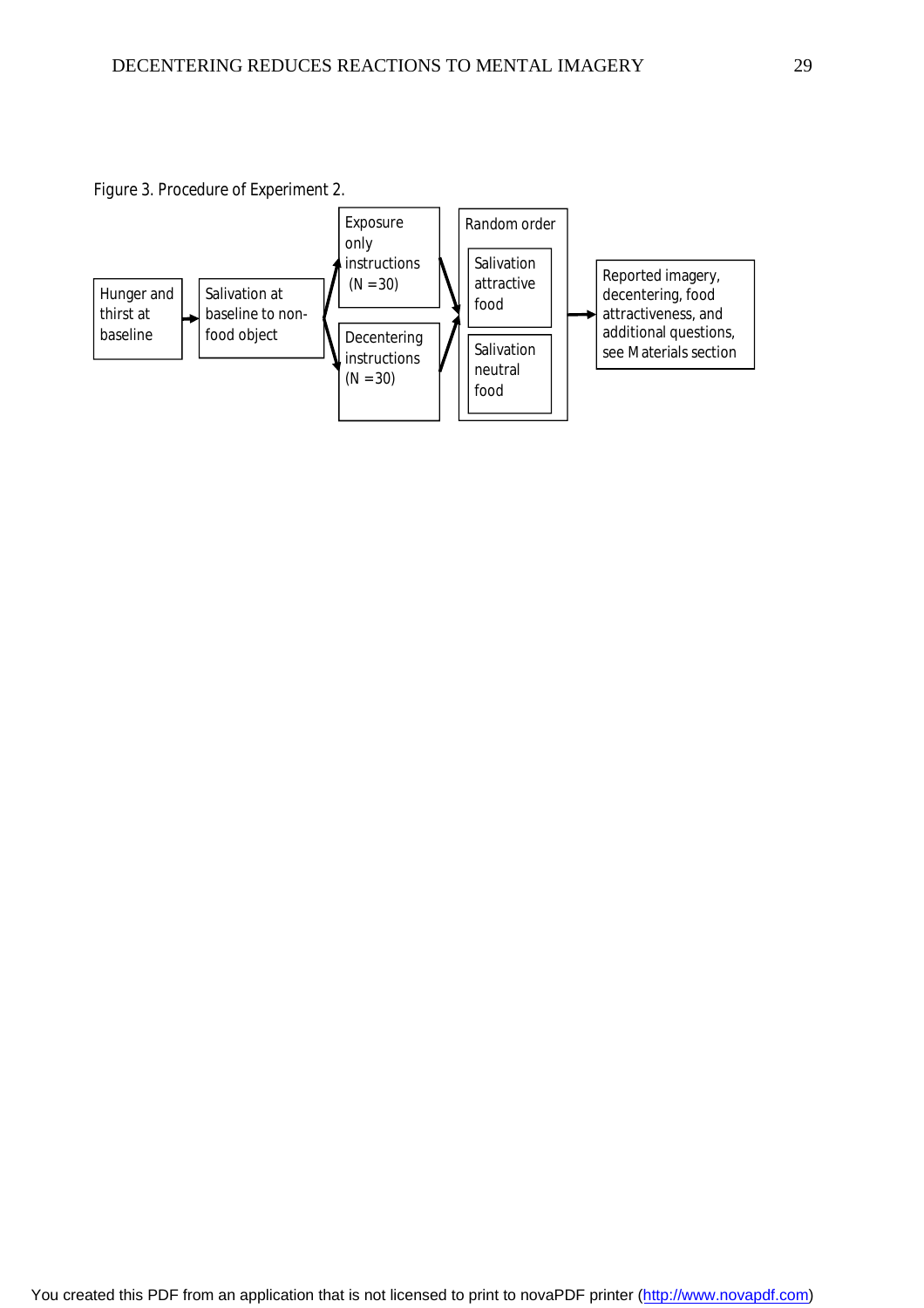### *Figure 2. The role of decentering for reducing salivation to food*

Each grey line represents one participant, with the dots indicating salivation controlled for baseline, for the neutral and attractive food, for exposure or for decentering participants. The diamond represents the mean salivation scores.

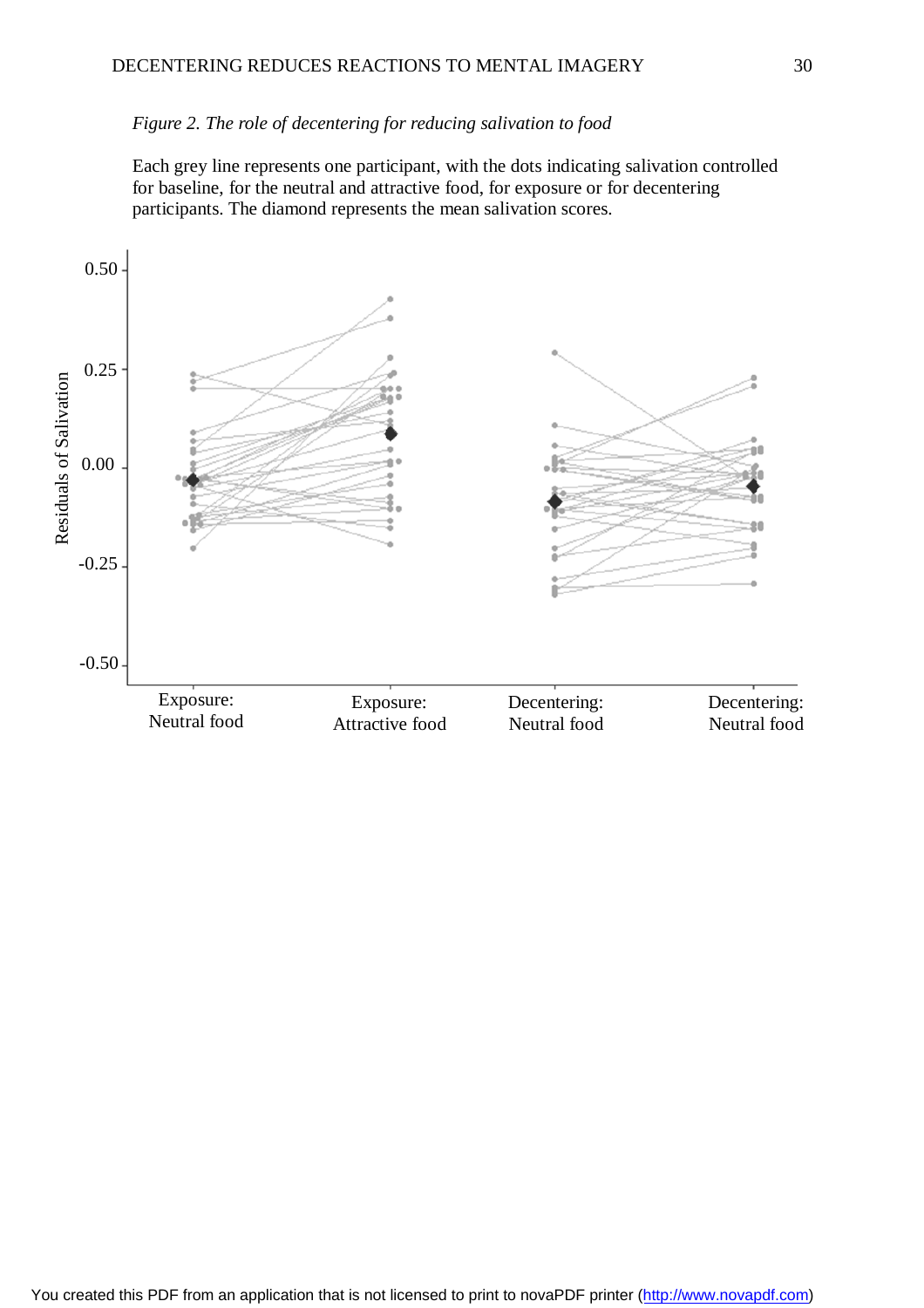# **Supplementary material.**

Decentering and control instructions.

*Instruction for decentering towards unpleasant autobiographic imagery* 

| part         | Original in Dutch                                                         | <b>Translation to English</b>                                                                |
|--------------|---------------------------------------------------------------------------|----------------------------------------------------------------------------------------------|
| Intro        | Straks zal je (opnieuw) een manier om                                     | We will (again) introduce to you a specific                                                  |
|              | met je gedachtes om te gaan uitgelegd                                     | way of dealing with your thoughts. Once we                                                   |
|              | krijgen. Deze manier om met je                                            | have explained this, you will learn to (again)                                               |
|              | gedachtes om te gaan zal je dan                                           | apply this way of dealing with your thoughts                                                 |
|              | (opnieuw) toepassen op de gedachtes                                       | to the thoughts that you have in response to                                                 |
|              | die je hebt bij jouw opgeschreven                                         | the memory that you wrote down.                                                              |
|              | herinnering.                                                              |                                                                                              |
|              | De uitleg over deze manier van met je                                     |                                                                                              |
|              | gedachtes om te gaan zal nu beginnen.                                     | We will now start introducing this way of                                                    |
|              | Als je op deze manier met je gedachtes                                    | dealing with your thoughts to you.                                                           |
|              | omgaat, dan probeer je om je                                              | If you apply this way of dealing with your                                                   |
|              | gedachtes te zien als mentale                                             | thoughts, then you try to see your thoughts                                                  |
|              | gebeurtenissen die ook weer<br>voorbijgaan. Om dit te illustreren, zal ik | as mental events, which come and go. I will<br>use the metaphor of a waterfall to illustrate |
|              | een metafoor van een waterval                                             | this.                                                                                        |
|              | gebruiken.                                                                |                                                                                              |
| Basic idea   | Probeer je even een waterval voor te                                      | Try to imagine a waterfall. The constant                                                     |
|              | stellen. De constante stroom aan water                                    | stream of water is like your stream of                                                       |
|              | is je gedachtegang.                                                       | thoughts.                                                                                    |
|              |                                                                           |                                                                                              |
|              | Dit houdt niet op, en gaat constant                                       | It does not stop, it goes on continuously, and                                               |
|              | door, en het water kan je ook                                             | the water can easily carry you down/away                                                     |
|              | gemakkelijk mee naar beneden sleuren                                      | (note: the Dutch verb meesleuren is more                                                     |
|              | als je erin terecht komt.                                                 | violent than that) if you end up in it.                                                      |
|              |                                                                           |                                                                                              |
|              | Probeer hier geen weerstand tegen de                                      | Don't try to resist this stream, and don't try                                               |
|              | stroming te bieden, en probeer ook niet                                   | to pretend that this waterfall does not exist.                                               |
|              | te doen alsof de waterval niet bestaat.                                   | Simply try to step behind the waterfall (for                                                 |
|              | Maar ga eens achter de waterval staan.                                    | once). This way, you can simply look at all the                                              |
|              | Op die manier kan je gewoon kijken                                        | water that is passing by.                                                                    |
|              | naar al het water dat voorbij komt.                                       |                                                                                              |
|              | Zo kun je dus ook met je gedachtes                                        |                                                                                              |
|              | omgaan. Observeer de gedachtes die je                                     | You can also deal with your thoughts this<br>way. Observe the thoughts that you have,        |
|              | hebt, en zie hoe ze opkomen en                                            | and look at them come up and dissipate.                                                      |
|              | voorbijgaan.                                                              |                                                                                              |
|              |                                                                           |                                                                                              |
| How to apply | Ik wil je nu graag vragen om deze                                         | We would now like to ask you to apply this                                                   |
| it           | manier van omgaan met je gedachtes                                        | way of dealing with your thoughts to the                                                     |
|              | toe te passen op de herinnering die je                                    | memory that you wrote down.                                                                  |
|              | eerder hebt opgeschreven.                                                 |                                                                                              |
|              |                                                                           |                                                                                              |
|              | Maar hoe kun je dit het beste doen? Als                                   | How can you best do this? If, for example,                                                   |
|              | je bijvoorbeeld terugdenkt aan de                                         | you are remined of a certain event, or                                                       |
|              | gebeurtenis, of een bepaalde emotie                                       | experience a certain emotion, try to be aware                                                |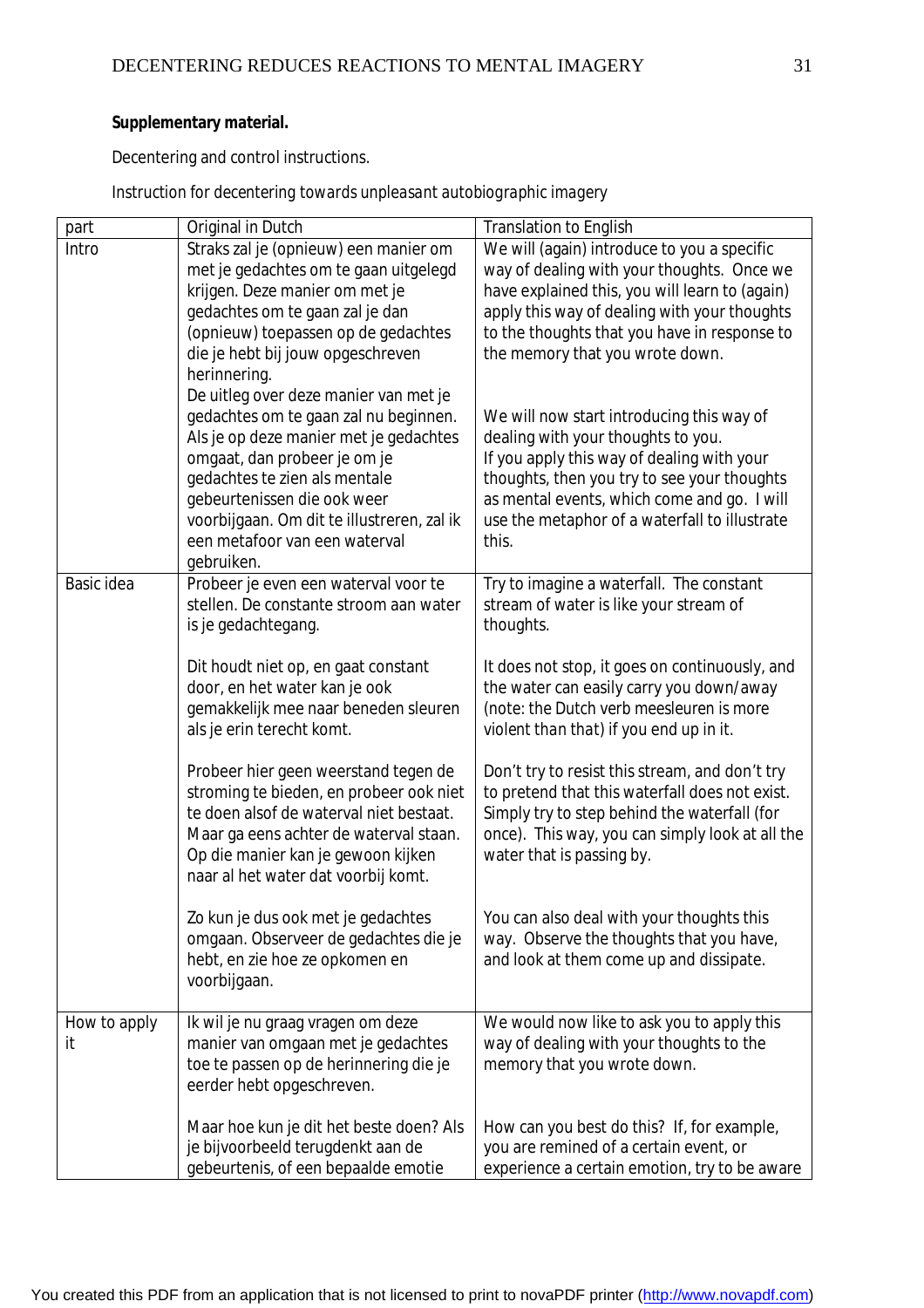|                                         | ervaart, wees dan bewust van de<br>aspecten van die gebeurtenis, maar blijf<br>ook bewust van waar je je nu bevindt<br>(op een stoel in deze kamer).                                                                                                                                                                                                                    | of these thoughts about the event, but also<br>try to stay aware of where you are right now<br>- on a chair, in this room.                                                                                                                                                                                                                             |
|-----------------------------------------|-------------------------------------------------------------------------------------------------------------------------------------------------------------------------------------------------------------------------------------------------------------------------------------------------------------------------------------------------------------------------|--------------------------------------------------------------------------------------------------------------------------------------------------------------------------------------------------------------------------------------------------------------------------------------------------------------------------------------------------------|
|                                         | Probeer de gedachtes, fysieke reacties,<br>en emoties die bij je opkomen op te<br>merken, maar realiseer je dat het<br>gewoon maar mentale gebeurtenissen<br>zijn. Het zijn maar voorbijgaande<br>verschijnselen die je hersenen<br>produceren. En omdat dit zo is, hoef je<br>er ook niets mee te doen, deze<br>gedachtes gaan altijd uit zichzelf<br>gewoon weer weg. | Try to note/notice the thoughts, physical<br>reactions, and emotions that come up in you.<br>But also realize that these are merely mental<br>events. They are passing phenomena that<br>are being produced by your brain. And<br>because of that, you don't have to do<br>anything about them. These thoughts will<br>always disappear by themselves. |
|                                         | Dus net als bij het water in de waterval,<br>observeer gewoon hoe je gedachtes<br>voorbij stromen.                                                                                                                                                                                                                                                                      | Just like the water in the waterfall, simply try<br>to observe how your thoughts stream float<br>by.                                                                                                                                                                                                                                                   |
| How to apply<br>it – what can<br>happen | Sommige gedachtes kunnen<br>confronterend zijn, maar probeer ze<br>niet te onderdrukken of te vermijden.<br>Merk op hoe ze opkomen en weer<br>verdwijnen. Net als dat je niet hoeft te<br>reageren op een paar druppels water,<br>zo hoeft dat ook niet bij deze<br>gedachtes.                                                                                          | Some thoughts can be confronting, but try<br>not to suppress them or to avoid them.<br>Simply note how they come up and disappear<br>again. Just like you don't have to react to a<br>few drops of water, you don't have to react<br>to these thoughts.                                                                                                |
|                                         | Als je deze manier van met je gedachtes<br>omgaan toepast, dan zal je misschien<br>alsnog soms even worden meegesleept<br>in je gedachtes. Dit gebeurt soms<br>gewoon en is eigenlijk heel natuurlijk.                                                                                                                                                                  | If you apply this way of dealing with your<br>thoughts, you could still find yourself being<br>carried away in your thoughts sometimes.<br>This simply happens sometimes and is<br>actually very natural.                                                                                                                                              |
|                                         | Zodra je dat merkt, laat het dan gewoon<br>los omdat het maar een mentale<br>gebeurtenis is, en probeer dan weer dit<br>perspectief aan te nemen waar je<br>observeert hoe je gedachtes opkomen<br>en weer verdwijnen.                                                                                                                                                  | As soon as you notice this, just let it go,<br>because it is only a mental event, and try to<br>again adopt the perspective of observing how<br>your thoughts arise and dissipate.                                                                                                                                                                     |
| Check                                   | Is het duidelijk wat ik bedoel met deze<br>manier van je gedachtes beschouwen<br>als voorbijgaande mentale<br>gebeurtenissen?                                                                                                                                                                                                                                           | Is it clear what I mean with this way of<br>dealing with your thoughts as passing mental<br>events clear to you?                                                                                                                                                                                                                                       |
| Apply to<br>autobiographic<br>memory    | Straks gaan we hiermee een korte<br>oefening doen van 30 seconden. Je<br>krijgt dan (weer) de kernwoorden te<br>zien van de herinnering die je eerder<br>hebt opgeschreven. Ik wil je dan vragen                                                                                                                                                                        | Soon, we will start applying this perspective<br>in a brief exercise of 30 seconds. You will<br>(again) be shown the keywords of the<br>memory that you wrote down earlier. I<br>would like to ask you to reimagine this<br>memory.                                                                                                                    |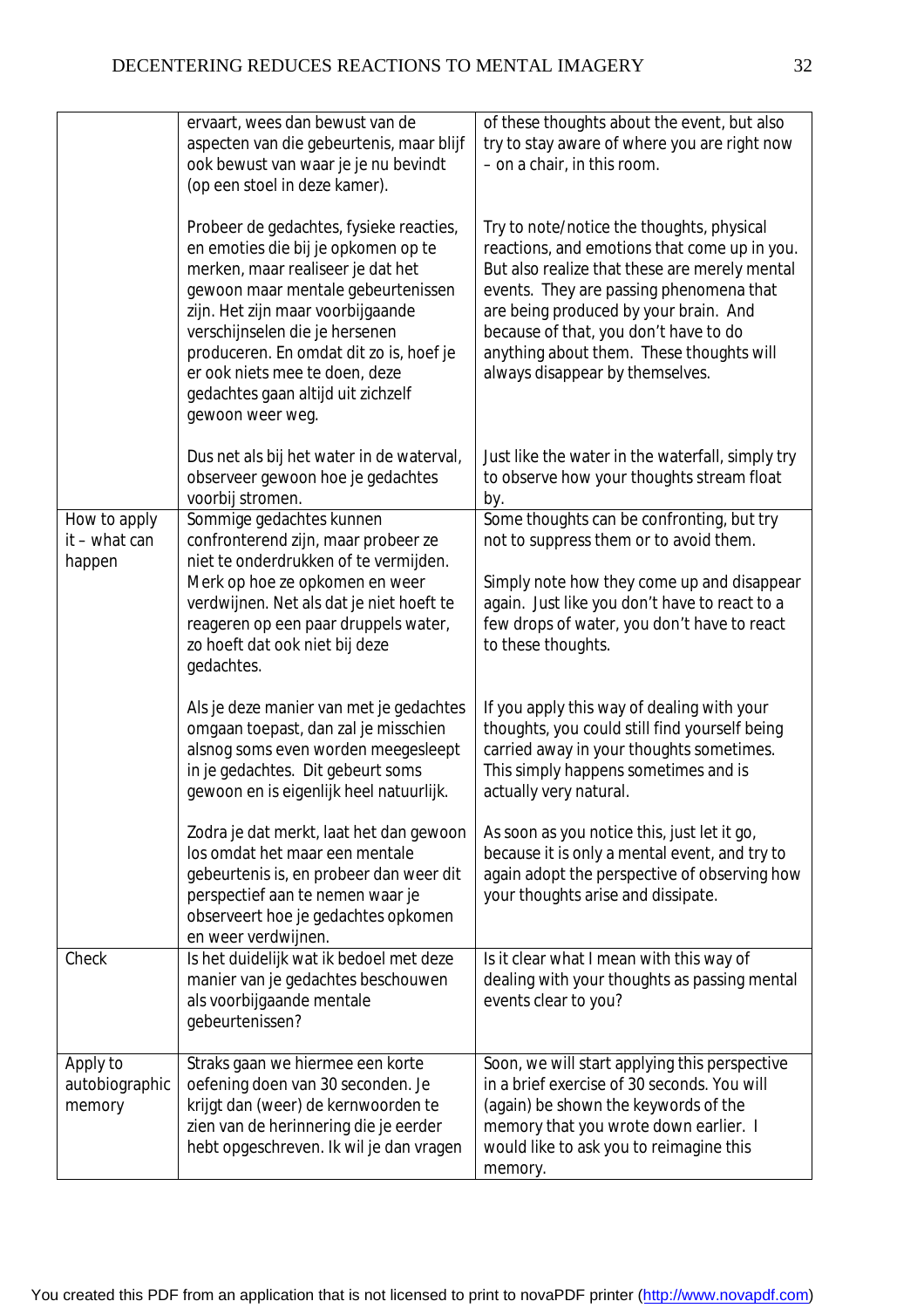|               | om deze herinnering voor de geest te<br>halen.                                                                                                                                                               | Once you have done that, you can close your                                                                                                                                                                                                    |
|---------------|--------------------------------------------------------------------------------------------------------------------------------------------------------------------------------------------------------------|------------------------------------------------------------------------------------------------------------------------------------------------------------------------------------------------------------------------------------------------|
|               | Als je dat hebt gedaan mag je je ogen<br>dichtdoen en met de oefening<br>beginnen.                                                                                                                           | eyes and start with the exercise.                                                                                                                                                                                                              |
|               |                                                                                                                                                                                                              | Try to see all your thoughts and reactions                                                                                                                                                                                                     |
|               | Probeer dan alle gedachten en reacties<br>die je bij je herinnering hebt te zien als<br>voorbijgaand, dus als mentale<br>gebeurtenissen die opkomen ne weer<br>verdwijnen.                                   | that you have with your memory as passing,<br>in other words, as mental events that come<br>up and dissipate again.                                                                                                                            |
| Stay grounded | Terwijl je dit doet kan het helpen om je<br>bewust te blijven van de situatie waarin<br>je nu bent, voel hiervoor bijvoorbeeld je<br>lichaam op de stoel zitten, en voel hoe<br>je voeten op de vloer staan. | While you are doing this, it can sometimes be<br>helpful to try to remain aware of the situation<br>in which you currently are. Try, for example,<br>to feel your body rest on the chair, and feel<br>how your feet are resting on the ground. |
| Check         | Heb je nog vragen over deze oefening?                                                                                                                                                                        | Do you have any more questions about this<br>exercise?                                                                                                                                                                                         |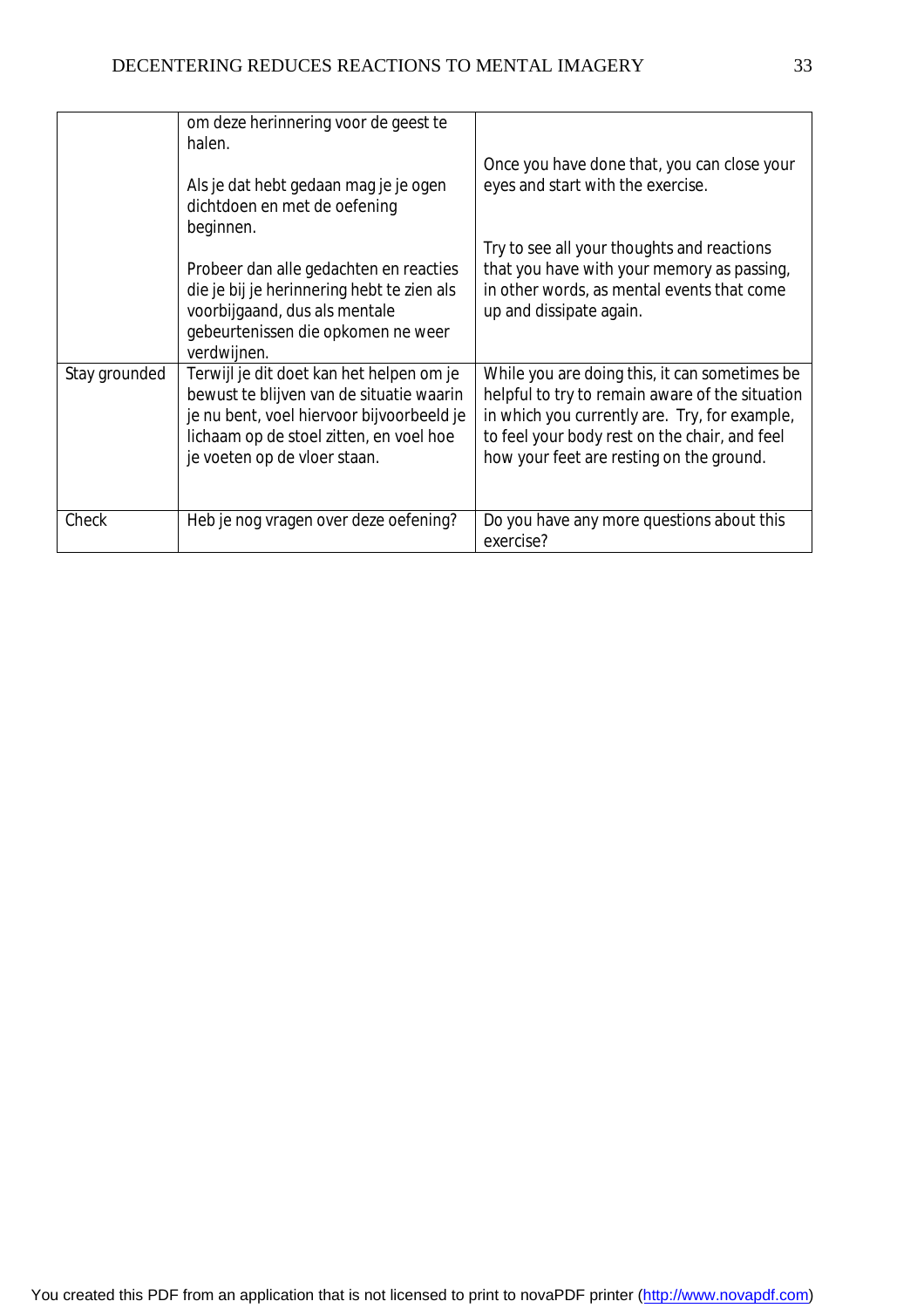| part           | Original in Dutch                                 | <b>Translation to English</b>                    |
|----------------|---------------------------------------------------|--------------------------------------------------|
| Intro          | Straks zal je (opnieuw) een manier om             | We will (again) introduce to you a specific      |
|                | met je gedachtes om te gaan uitgelegd             | way of dealing with your thoughts. Once we       |
|                | krijgen. Deze manier om met je                    | have explained this, you will learn to (again)   |
|                | gedachtes om te gaan zal je dan                   | apply this way of dealing with your thoughts     |
|                | (opnieuw) toepassen op de gedachtes               | to the thoughts that you have in response to     |
|                | die je hebt bij jouw opgeschreven<br>herinnering. | the memory that you wrote down.                  |
|                | De uitleg over deze manier van met je             |                                                  |
|                | gedachtes om te gaan zal nu beginnen.             | We will now start introducing this way of        |
|                | Als je op deze manier met je gedachtes            | dealing with your thoughts to you.               |
|                | omgaat, dan probeer je om helemaal op             | If you apply this way of dealing with your       |
|                | te gaan in je gedachtes. Om dit te                | thoughts, then you try to completely immerse     |
|                | illustreren, zal ik een voorbeeld van een         | yourself in your thoughts. To illustrate this, I |
|                | grappige herinnering gebruiken.                   | will use an example of a funny memory            |
| Basic idea     | Bijvoorbeeld, als je op straat loopt en           | For instance, when walking down the street       |
|                | aan iets leuks of grappigs terugdenkt,            | and remembering something funny, this can        |
|                | dan begin je vaak spontaan te                     | instantly make you smile.                        |
|                | glimlachen.                                       |                                                  |
|                |                                                   | It is like you are actually there, as if it is   |
|                | Het is net of je er echt bent, alsof het nu       | happening right now, and you vividly imagine     |
|                | gebeurt, en alle gedachtes en                     | all thoughts and memories from back then.        |
|                | ervaringen van toen stel je je dan ook            | This can also come back in a bodily form, such   |
|                | heel levendig voor. Ook lichamelijk kan           | as with that instant smile.                      |
|                | dit heel sterk terugkomen, zoals met die          |                                                  |
|                | glimlach.                                         |                                                  |
| How to apply   | Ik wil je nu graag vragen om deze                 | We would now like to ask you to apply this       |
| it             | manier van omgaan met je gedachtes                | way of dealing with your thoughts to the         |
|                | toe te passen op de herinnering die je            | memory that you wrote down.                      |
|                | eerder hebt opgeschreven.                         |                                                  |
|                | Maar hoe kun je dit het beste doen?               | How can you best do this? Try to vividly         |
|                | Probeer je heel levendig de gebeurtenis           | imagine the event from your memory. To do        |
|                | voor te stellen. Ga hiervoor terug in de          | so, go back in time and relive this experience.  |
|                | tijd en herleef deze ervaring. Denk dus           | Reimagine, for instance, where you were,         |
|                | bijvoorbeeld terug aan waar je was, hoe           | how everyone looked, what was said, what         |
|                | iedereen keek, wat er werd gezegd, wat            | you thought, and what you felt in your body.     |
|                | je dacht, en wat je voelde in je lichaam.         |                                                  |
|                | Ervaar dus alle emoties, gedachtes, en            | In other words, experience all emotions,         |
|                | hoe het voelt in je lichaam, alsof het nu         | thoughts, and how it feels in your body, as if   |
|                | echt gebeurt.                                     | it were actually happening right now.            |
|                |                                                   |                                                  |
| Check          | Is het duidelijk wat ik bedoel met deze           | Is it clear what I mean with immersing with      |
|                | manier van in je gedachtes opgaan?                | your thoughts this way?                          |
|                |                                                   |                                                  |
| Apply to       | Straks gaan we hiermee een korte                  | Soon, we will start applying this perspective    |
| autobiographic | oefening doen van 30 seconden. Je                 | in a brief exercise of 30 seconds. You will      |
| memory         | krijgt dan (weer) de kernwoorden te               | (again) be shown the keywords of the             |
|                | zien van de herinnering die je eerder             | memory that you wrote down earlier. I            |
|                | hebt opgeschreven. Ik wil je dan vragen           |                                                  |

*Instruction for immersion towards unpleasant autobiographic imagery*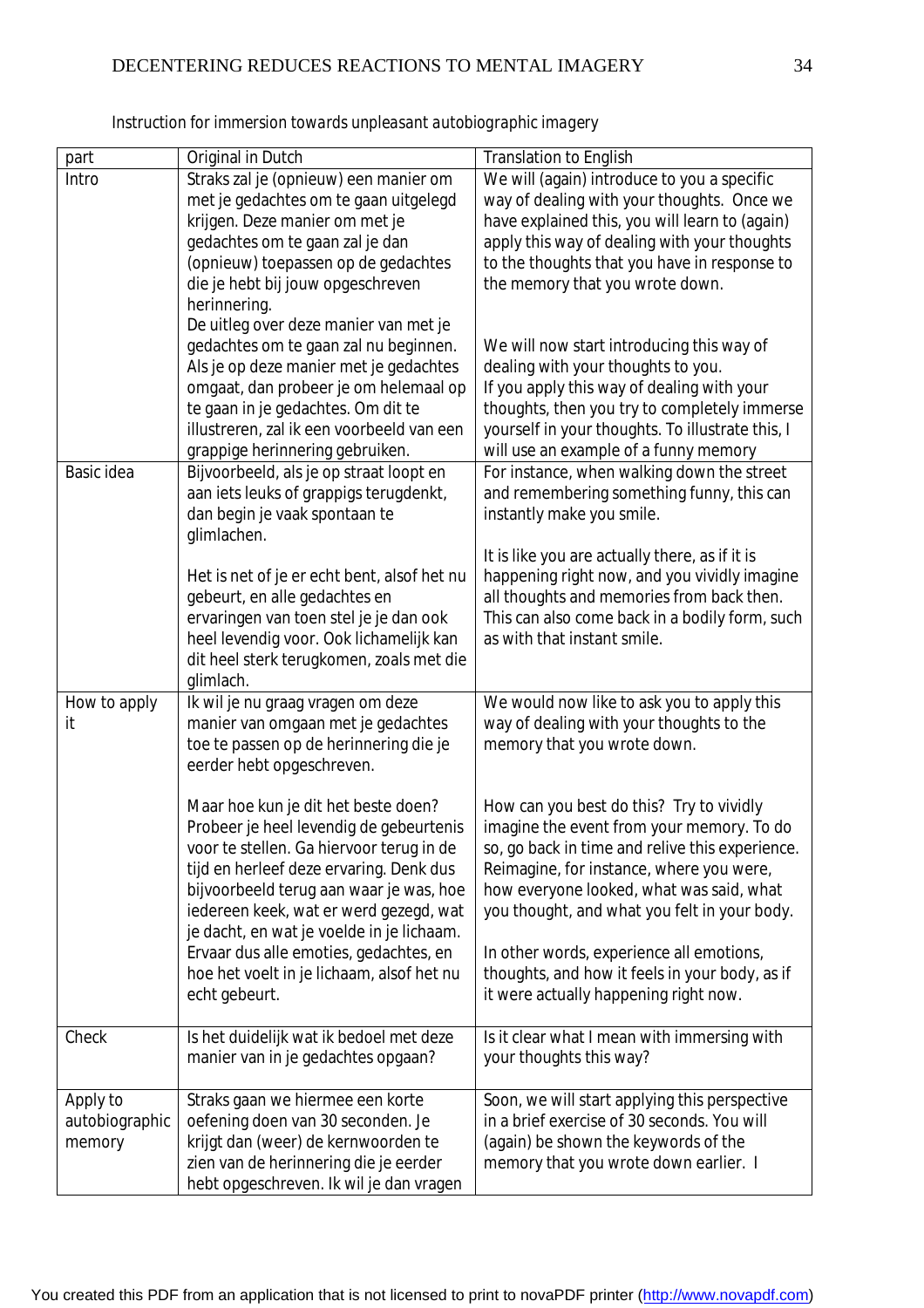|       | om deze herinnering voor de geest te<br>halen.                                                                                                                         | would like to ask you to reimagine this<br>memory.                                                                                                                                |
|-------|------------------------------------------------------------------------------------------------------------------------------------------------------------------------|-----------------------------------------------------------------------------------------------------------------------------------------------------------------------------------|
|       | Als je dat hebt gedaan mag je je ogen<br>dichtdoen en met de oefening<br>beginnen.                                                                                     | Once you have done that, you can close your<br>eyes and start with the exercise.                                                                                                  |
|       | Probeer dan helemaal op te gaan in alle<br>gedachtes en reacties die je bij je<br>herinnering hebt, dus stel ze je heel<br>levendig voor alsof ze nu echt<br>gebeuren. | Try to then immerse yourself in all your<br>thoughts and reactions that you have with<br>your memory. In other words, lively imagine<br>them as if they were happening right now. |
| Check | Heb je nog vragen over deze oefening?                                                                                                                                  | Do you have any more questions about this<br>exercise?                                                                                                                            |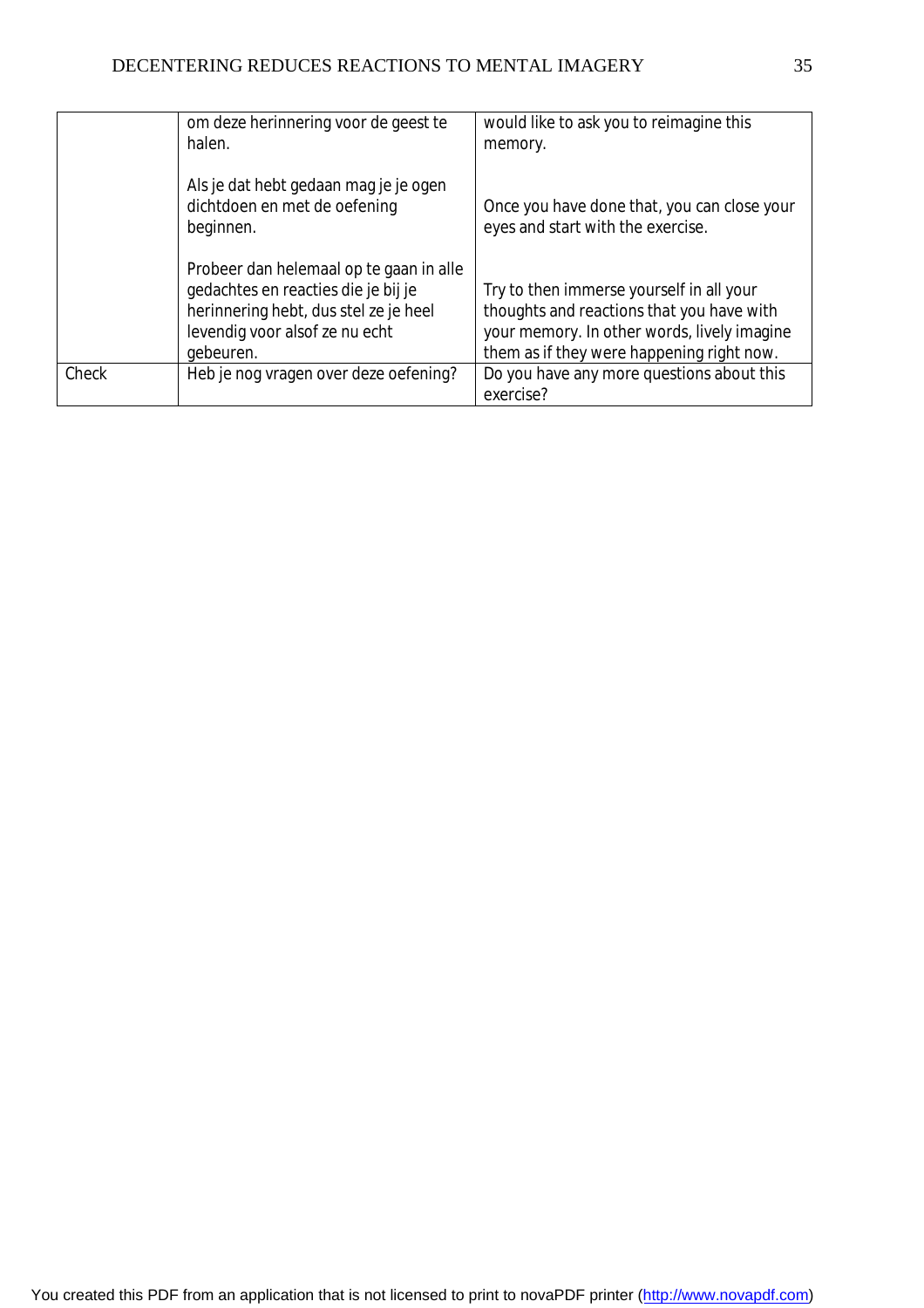| part         | Original in Dutch                                                                  | <b>Translation to English</b>                                                               |
|--------------|------------------------------------------------------------------------------------|---------------------------------------------------------------------------------------------|
| Intro        | Straks zal je (opnieuw) een manier om                                              | We will (again) introduce to you a specific                                                 |
|              | met je gedachtes om te gaan uitgelegd                                              | way of dealing with your thoughts. Once we                                                  |
|              | krijgen. Deze manier om met je                                                     | have explained this, you will learn to (again)                                              |
|              | gedachtes om te gaan zal je dan                                                    | apply this way of dealing with your thoughts                                                |
|              | (opnieuw) toepassen op de gedachtes                                                | to the thoughts that you have in response to                                                |
|              | die je hebt [bij jouw opgeschreven                                                 | [the food product that you wrote down]/ [the                                                |
|              | voedselproduct]/ [bij het product dat                                              | product placed in front of you].                                                            |
|              | voor jou wordt neergezet].                                                         |                                                                                             |
|              | De uitleg over deze manier van met je                                              |                                                                                             |
|              | gedachtes om te gaan zal nu beginnen.                                              | We will now start introducing this way of                                                   |
|              | Als je op deze manier met je gedachtes                                             | dealing with your thoughts to you.                                                          |
|              | omgaat, dan probeer je om je                                                       | If you apply this way of dealing with your                                                  |
|              | gedachtes te zien als mentale                                                      | thoughts, then you try to see your thoughts                                                 |
|              | gebeurtenissen die ook weer                                                        | as mental events, which come and go. I will                                                 |
|              | voorbijgaan. Om dit te illustreren, zal ik                                         | use a metaphor of a waterfall to illustrate                                                 |
|              | een metafoor van een waterval                                                      | this.                                                                                       |
|              | gebruiken.                                                                         |                                                                                             |
| Basic idea   | Probeer je even een waterval voor te                                               | Try to imagine a waterfall. The constant                                                    |
|              | stellen. De constante stroom aan water                                             | stream of water is like your stream of                                                      |
|              | is je gedachtegang.                                                                | thoughts.                                                                                   |
|              |                                                                                    |                                                                                             |
|              | Dit houdt niet op, en gaat constant                                                | It does not stop, it goes on continuously, and                                              |
|              | door, en het water kan je ook                                                      | the water can easily carry you down/away                                                    |
|              | gemakkelijk mee naar beneden sleuren                                               | (note: the Dutch verb meesleuren is more                                                    |
|              | als je erin terecht komt.                                                          | violent than that) if you end up in it.                                                     |
|              |                                                                                    |                                                                                             |
|              | Probeer hier geen weerstand tegen de                                               | Don't try to resist this stream, and don't try to                                           |
|              | stroming te bieden, en probeer ook niet<br>te doen alsof de waterval niet bestaat. | pretend that this waterfall does not exist.<br>Simply try to step behind the waterfall (for |
|              | Maar ga eens achter de waterval staan.                                             |                                                                                             |
|              | Op die manier kan je gewoon kijken                                                 | once). This way, you can simply look at all the<br>water that is passing by.                |
|              | naar al het water dat voorbij komt.                                                |                                                                                             |
|              |                                                                                    |                                                                                             |
|              | Zo kun je dus ook met je gedachtes                                                 | You can also deal with your thoughts this                                                   |
|              | omgaan. Observeer de gedachtes die je                                              | way. Observe the thoughts that you have,                                                    |
|              | hebt, en zie hoe ze opkomen en                                                     | and look at them come up and go away again.                                                 |
|              | voorbijgaan.                                                                       |                                                                                             |
| How to apply | Hoe kun je dit het beste doen? Als je                                              | How can you best do this? If, for example,                                                  |
| it           | bijvoorbeeld gedachten hebt bij een                                                | you have thoughts about a food product, try                                                 |
|              | voedselproduct, wees hier dan bewust                                               | to be aware of these thoughts, but also try to                                              |
|              | van, maar blijf ook bewust van waar je                                             | stay aware of where you are right now - on a                                                |
|              | je nu bevindt (op een stoel in deze                                                | chair, in this room.                                                                        |
|              | kamer).                                                                            |                                                                                             |
|              |                                                                                    |                                                                                             |
|              | Probeer de gedachtes, fysieke reacties,                                            | Try to note/notice the thoughts, physical                                                   |
|              | en emoties die bij je opkomen op te                                                | reactions, and emotions that come up in you.                                                |
|              | merken, maar realiseer je dat het                                                  | But also realize that these are merely mental                                               |
|              | gewoon maar mentale gebeurtenissen                                                 | events. They are passing phenomena that are                                                 |
|              | zijn. Het zijn maar voorbijgaande                                                  | being produced by your brain. And because                                                   |

*Instruction for decentering towards food-related imagery*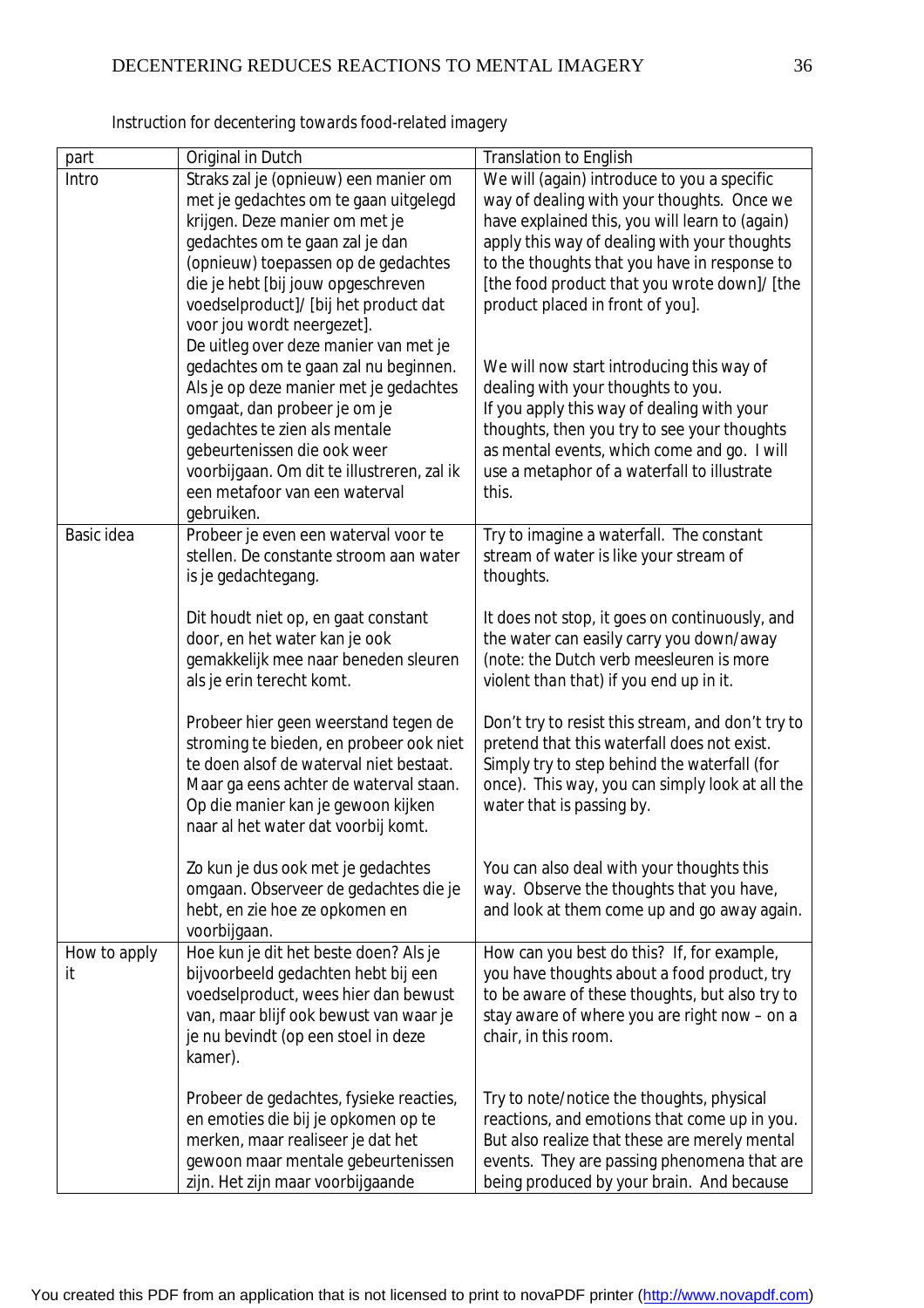|                         | verschijnselen die je hersenen<br>produceren. En omdat dit zo is, hoef je<br>er ook niets mee te doen, deze<br>gedachtes gaan altijd uit zichzelf<br>gewoon weer weg.                                                  | of that, you don't have to do anything about<br>them. These thoughts will always disappear<br>by themselves.                                                                                              |
|-------------------------|------------------------------------------------------------------------------------------------------------------------------------------------------------------------------------------------------------------------|-----------------------------------------------------------------------------------------------------------------------------------------------------------------------------------------------------------|
|                         | Dus net als bij het water in de waterval,<br>observeer gewoon hoe je gedachtes<br>voorbij stromen.                                                                                                                     | Just like the water in the waterfall, simply try<br>to observe how your thoughts stream float<br>by.                                                                                                      |
| How to apply            | Sommige gedachtes kunnen                                                                                                                                                                                               | Some thoughts can be confronting, but try                                                                                                                                                                 |
| it – what can<br>happen | confronterend zijn, maar probeer ze<br>niet te onderdrukken of te vermijden.                                                                                                                                           | not to suppress them or to avoid them.                                                                                                                                                                    |
|                         | Merk op hoe ze opkomen en weer<br>verdwijnen. Net als dat je niet hoeft te<br>reageren op een paar druppels water,<br>zo hoeft dat ook niet bij deze<br>gedachtes.                                                     | Simply note how they come up and disappear<br>again. Just like you don't have to react to a<br>few drops of water, you don't have to react to<br>these thoughts.                                          |
|                         | Als je deze manier van met je gedachtes<br>omgaan toepast, dan zal je misschien<br>alsnog soms even worden meegesleept<br>in je gedachtes. Dit gebeurt soms<br>gewoon en is eigenlijk heel natuurlijk.                 | If you apply this way of dealing with your<br>thoughts, you could still find yourself being<br>carried away in your thoughts sometimes.<br>This simply happens sometimes and is<br>actually very natural. |
|                         | Zodra je dat merkt, laat het dan gewoon<br>los omdat het maar een mentale<br>gebeurtenis is, en probeer dan weer dit<br>perspectief aan te nemen waar je<br>observeert hoe je gedachtes opkomen<br>en weer verdwijnen. | As soon as you notice this, just let it go,<br>because it is only a mental event, and try to<br>again adopt the perspective of observing how<br>your thoughts arise and dissipate.                        |
| Check                   | Is het duidelijk wat ik bedoel met deze<br>manier van je gedachtes beschouwen<br>als voorbijgaande mentale<br>gebeurtenissen?                                                                                          | Is it clear what I mean with this way of<br>dealing with your thoughts as passing mental<br>events clear to you?                                                                                          |
| Apply to food           | Nu zal je wat je hebt geleerd tijdens de<br>oefening gaan toepassen op jouw eigen<br>gedachten.                                                                                                                        | Now, you will start applying what you have<br>learned on your own thoughts during an<br>exercise.                                                                                                         |
|                         | Ik wil je vragen om [het voedselproduct<br>die je aan het begin van het onderzoek<br>hebt opgeschreven voor de geest te<br>halen] / [je te focussen op het product<br>voor je].                                        | I want to ask you to [reimagine the food<br>product, the one that you wrote down at the<br>start of the research study] / [focus on the<br>product in front of you].                                      |
|                         | Probeer dan alle gedachten en reacties<br>die je bij dit voedselproduct hebt te zien<br>als voorbijgaand, dus als mentale<br>gebeurtenissen die opkomen en weer<br>verdwijnen.                                         | Try to then see all your thoughts and<br>reactions that you have with this product as<br>passing. In other words, as mental events that<br>come up and dissipate.                                         |
| Stay grounded           | Terwijl je dit doet kan het helpen om je<br>bewust te blijven van de situatie waarin                                                                                                                                   | While you are doing this, it can sometimes be<br>helpful to try to remain aware of the situation                                                                                                          |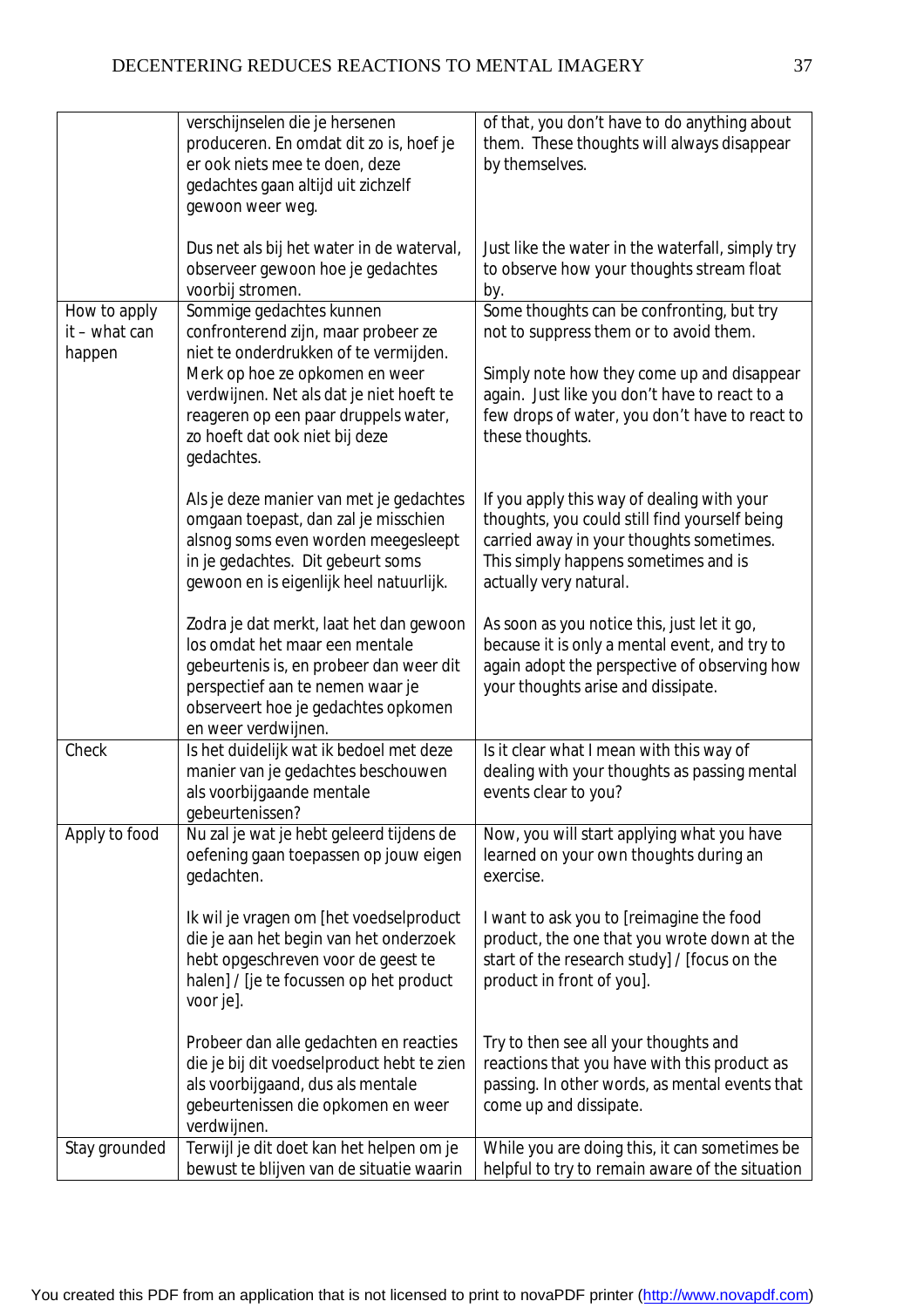|           | je nu bent, voel je hiervoor bijvoorbeeld | in which you currently are. Try, for example, |
|-----------|-------------------------------------------|-----------------------------------------------|
|           | je lichaam op de stoel zitten en voel hoe | to feel your body rest on the chair, and feel |
|           | je voeten op de vloer staan               | how your feet are resting on the ground.      |
|           |                                           |                                               |
|           |                                           |                                               |
| Timeframe | Probeer de komende minuut met je          | For one minute, try to deal with your         |
|           | gedachten om te gaan zoals je net hebt    | thoughts as you were taught during this       |
|           | geleerd tijdens de oefening.              | instruction.                                  |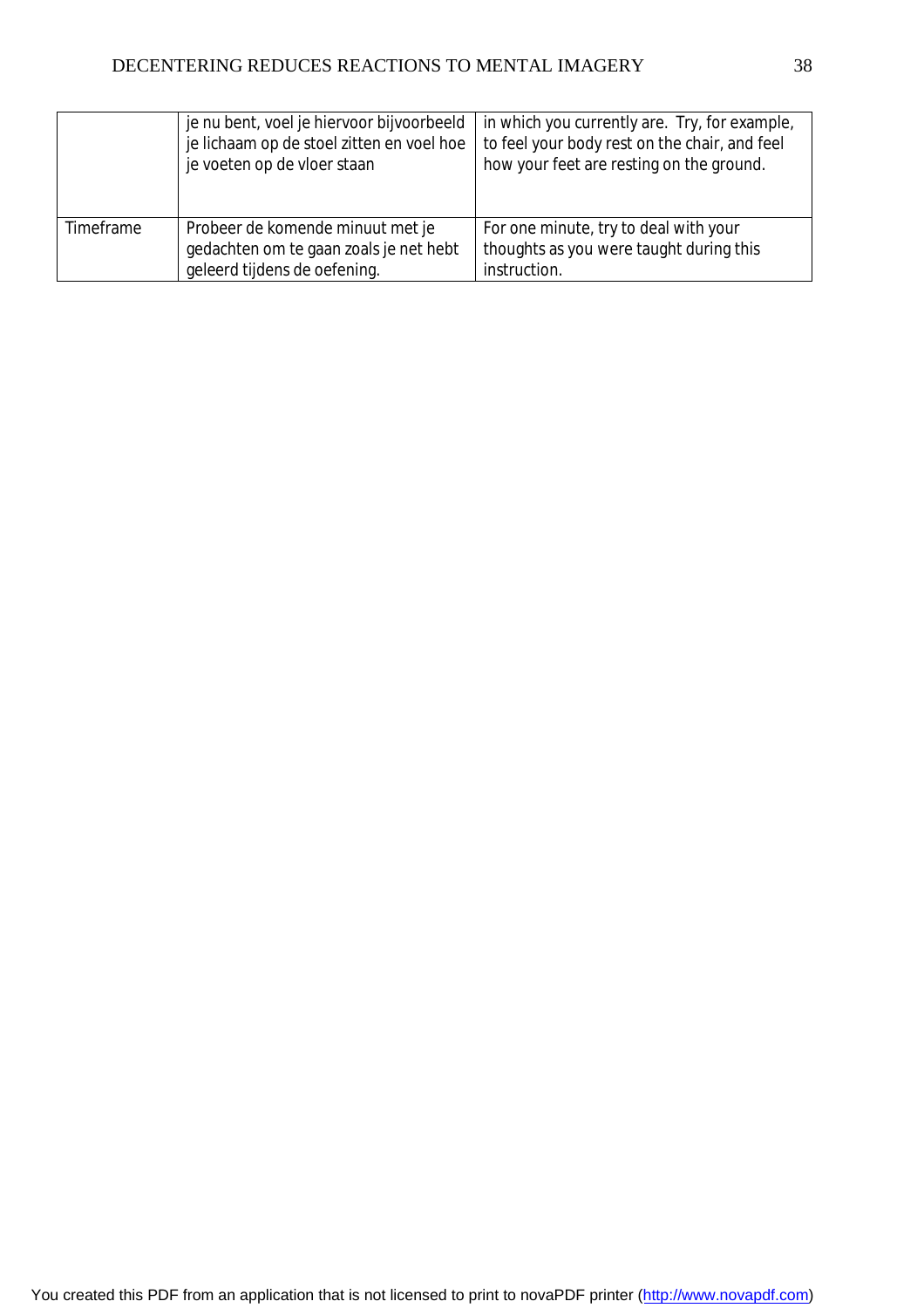| part          | Original in Dutch                                                                 | <b>Translation to English</b>                    |
|---------------|-----------------------------------------------------------------------------------|--------------------------------------------------|
| Intro         | Straks zal je (opnieuw) een manier om                                             | We will (again) introduce to you a specific      |
|               | met je gedachtes om te gaan uitgelegd                                             | way of dealing with your thoughts. Once we       |
|               | krijgen. Deze manier om met je                                                    | have explained this, you will learn to (again)   |
|               | gedachtes om te gaan zal je dan                                                   | apply this way of dealing with your thoughts     |
|               | (opnieuw) toepassen op de gedachtes                                               | to the thoughts that you have in response to     |
|               | die je hebt bij jouw opgeschreven                                                 | the food product that you wrote down.            |
|               | voedselproduct.                                                                   |                                                  |
|               | De uitleg over deze manier van met je                                             |                                                  |
|               | gedachtes om te gaan zal nu beginnen.                                             | We will now start introducing this way of        |
|               | Als je op deze manier met je gedachtes                                            | dealing with your thoughts to you.               |
|               | omgaat, dan probeer je om helemaal op                                             | If you apply this way of dealing with your       |
|               | te gaan in je gedachtes. Om dit te                                                | thoughts, then you try to completely immerse     |
|               | illustreren, zal ik een voorbeeld van een                                         | yourself in your thoughts. To illustrate this, I |
|               | grappige herinnering gebruiken.                                                   | will use an example of a funny memory            |
| Basic idea    | Bijvoorbeeld, als je op straat loopt en                                           | For instance, when walking down the street       |
|               | aan iets leuks of grappigs terugdenkt,                                            | and remembering something funny, this can        |
|               | dan begin je vaak spontaan te<br>glimlachen.                                      | instantly make you smile.                        |
|               |                                                                                   |                                                  |
|               | Het is net of je er echt bent, alsof het nu                                       | It is like you are actually there, as if it is   |
|               | gebeurt, en alle gedachtes en                                                     | happening right now, and you vividly imagine     |
|               | ervaringen van toen stel je je dan ook                                            | all thoughts and memories of back then. This     |
|               | heel levendig voor. Ook lichamelijk kan                                           | can also come back in a bodily form, such as     |
|               | dit heel sterk terugkomen, zoals met die                                          | with that instant smile.                         |
|               | glimlach.                                                                         |                                                  |
| How to apply  | Hoe kun je dit het beste doen? Probeer                                            | How can you best do this? Try to vividly         |
| it            | je heel levendig de gebeurtenis voor te                                           | imagine the event from your memory. To do        |
|               | stellen. Ga hiervoor terug in de tijd en                                          | so, go back in time and relive this experience.  |
|               | herleef deze ervaring. Denk dus                                                   | Reimagine, for instance, where you were,         |
|               | bijvoorbeeld terug aan waar je was, hoe<br>iedereen keek, wat er werd gezegd, wat | how everyone looked, what was said, what         |
|               | je dacht, en wat je voelde in je lichaam.                                         | you thought, and what you felt in your body.     |
|               |                                                                                   |                                                  |
|               | Ervaar dus alle emoties, gedachtes, en                                            | In other words, experience all emotions,         |
|               | hoe het voelt in je lichaam, alsof het nu                                         | thoughts, and how it feels in your body, as if   |
|               | echt gebeurt.                                                                     | it is actually happening right now.              |
|               |                                                                                   |                                                  |
| Check         | Is het duidelijk wat ik bedoel met deze                                           | Is it clear what I mean with immersing with      |
|               | manier van in je gedachtes opgaan?                                                | your thoughts this way this?                     |
|               |                                                                                   |                                                  |
| Apply to food | Nu zal je wat je hebt geleerd tijdens de                                          | Now, during an exercise, you will start          |
|               | oefening gaan toepassen op jouw eigen                                             | applying what you have learned on your own       |
|               | gedachten.                                                                        | thoughts.                                        |
|               | Ik wil je vragen om het voedselproduct                                            | I want to ask you to reimagine the food          |
|               | die je aan het begin van het onderzoek                                            | product, the one that you wrote down at the      |
|               | hebt opgeschreven voor de geest te                                                | start of the research study.                     |
|               | halen.                                                                            |                                                  |
|               |                                                                                   |                                                  |

*Instruction for immersion towards food-related imagery*